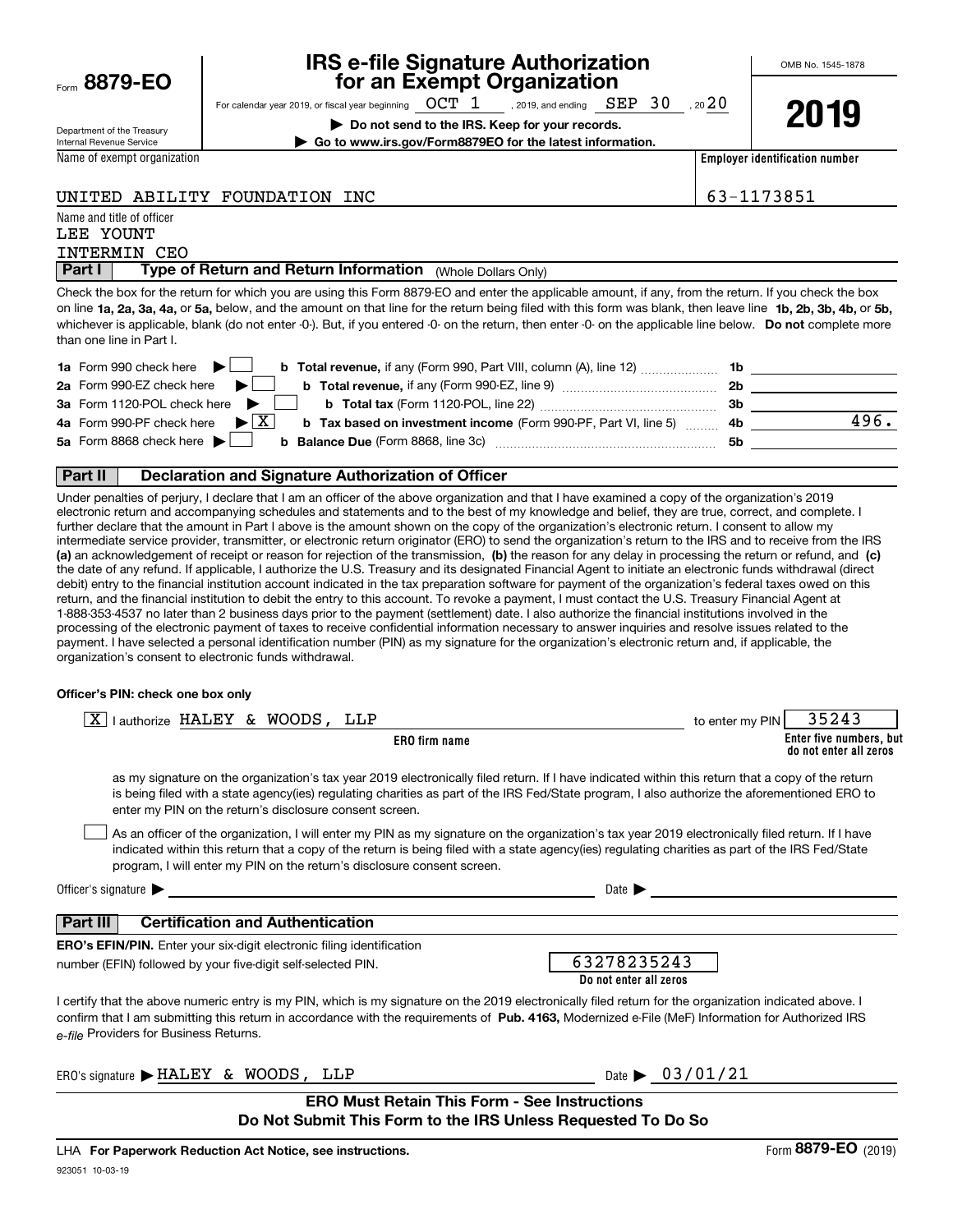| 63-1173851<br>UNITED ABILITY FOUNDATION INC<br><b>Estimated Tax on Unrelated Business Taxable</b><br>Form 990-W<br><b>Income for Tax-Exempt Organizations</b> |                                                                                                                                                                                                                                |                                                                                                                                                                                                                                                                                                                                       |    |                                                                                                                                                                                                                                                                                                                                                                                                                                             |                 |          |                | OMB No. 1545-0047         |
|---------------------------------------------------------------------------------------------------------------------------------------------------------------|--------------------------------------------------------------------------------------------------------------------------------------------------------------------------------------------------------------------------------|---------------------------------------------------------------------------------------------------------------------------------------------------------------------------------------------------------------------------------------------------------------------------------------------------------------------------------------|----|---------------------------------------------------------------------------------------------------------------------------------------------------------------------------------------------------------------------------------------------------------------------------------------------------------------------------------------------------------------------------------------------------------------------------------------------|-----------------|----------|----------------|---------------------------|
|                                                                                                                                                               | (Worksheet)<br>Department of the Treasury<br>Internal Revenue Service                                                                                                                                                          |                                                                                                                                                                                                                                                                                                                                       |    | (and on Investment Income for Private Foundations) FORM 990-PF<br>Go to www.irs.gov/Form990W for instructions and the latest information.<br>Keep for your records. Do not send to the Internal Revenue Service.                                                                                                                                                                                                                            |                 |          |                | 2020                      |
| 1.                                                                                                                                                            |                                                                                                                                                                                                                                | Unrelated business taxable income expected in the tax year                                                                                                                                                                                                                                                                            |    |                                                                                                                                                                                                                                                                                                                                                                                                                                             |                 |          | -1             |                           |
|                                                                                                                                                               |                                                                                                                                                                                                                                |                                                                                                                                                                                                                                                                                                                                       |    |                                                                                                                                                                                                                                                                                                                                                                                                                                             |                 |          | $\overline{2}$ |                           |
| 3                                                                                                                                                             |                                                                                                                                                                                                                                | Alternative minimum tax for trusts. See instructions                                                                                                                                                                                                                                                                                  |    | $\begin{minipage}{0.5\textwidth} \begin{tabular}{ l l l } \hline \multicolumn{1}{ l l l } \hline \multicolumn{1}{ l l } \multicolumn{1}{ l } \multicolumn{1}{ l } \multicolumn{1}{ l } \multicolumn{1}{ l } \multicolumn{1}{ l } \multicolumn{1}{ l } \multicolumn{1}{ l } \multicolumn{1}{ l } \multicolumn{1}{ l } \multicolumn{1}{ l } \multicolumn{1}{ l } \multicolumn{1}{ l } \multicolumn{1}{ l } \multicolumn{1}{ l } \multicolumn$ |                 |          | 3              |                           |
| 4                                                                                                                                                             | $\textbf{Total. Add lines 2 and 3} \underbrace{\hspace{2cm}}$                                                                                                                                                                  |                                                                                                                                                                                                                                                                                                                                       | 4  |                                                                                                                                                                                                                                                                                                                                                                                                                                             |                 |          |                |                           |
| 5                                                                                                                                                             | Estimated tax credits. See instructions entertainment and an according to the instruction of the instructions                                                                                                                  |                                                                                                                                                                                                                                                                                                                                       |    |                                                                                                                                                                                                                                                                                                                                                                                                                                             |                 |          |                |                           |
| 6                                                                                                                                                             |                                                                                                                                                                                                                                |                                                                                                                                                                                                                                                                                                                                       |    |                                                                                                                                                                                                                                                                                                                                                                                                                                             |                 |          |                |                           |
| 7                                                                                                                                                             | Other taxes. See instructions entertainment and an account of the set of the set of the set of the set of the set of the set of the set of the set of the set of the set of the set of the set of the set of the set of the se |                                                                                                                                                                                                                                                                                                                                       |    |                                                                                                                                                                                                                                                                                                                                                                                                                                             |                 |          |                |                           |
| 8                                                                                                                                                             |                                                                                                                                                                                                                                | Total. Add lines 6 and 7 [11] manufacture contract to an analysis of the contract of the contract of the contract of the contract of the contract of the contract of the contract of the contract of the contract of the contr                                                                                                        |    |                                                                                                                                                                                                                                                                                                                                                                                                                                             |                 |          | 8              |                           |
| 9                                                                                                                                                             |                                                                                                                                                                                                                                | Credit for federal tax paid on fuels. See instructions [11] contains and an increase of the set of the set of the set of the set of the set of the set of the set of the set of the set of the set of the set of the set of th                                                                                                        |    |                                                                                                                                                                                                                                                                                                                                                                                                                                             |                 |          | 9              |                           |
|                                                                                                                                                               |                                                                                                                                                                                                                                | 10a Subtract line 9 from line 8. Note: If less than \$500, the organization is not required to make<br>estimated tax payments. Private foundations, see instructions [111] [11] continuations [11] and the set in the set in the set in the set in the set in the set in the set in the set in the set in the set in the set in the s |    |                                                                                                                                                                                                                                                                                                                                                                                                                                             | 10a             |          |                |                           |
|                                                                                                                                                               | and enter the amount from line 10a on line 10c                                                                                                                                                                                 | <b>b</b> Enter the tax shown on the 2019 return. See instructions. <b>Caution:</b> If<br>zero or the tax year was for less than 12 months, skip this line                                                                                                                                                                             |    |                                                                                                                                                                                                                                                                                                                                                                                                                                             | 10 <sub>b</sub> | 496.     |                |                           |
|                                                                                                                                                               |                                                                                                                                                                                                                                | c 2020 Estimated Tax. Enter the smaller of line 10a or line 10b. If the organization is required to skip line 10b, enter the amount<br>from line 10a on line 10c <b>matures and the Contract of Taylor 200</b> Monthlyton 200 Monthlyton 200 Monthlyton 200 Mo                                                                        |    |                                                                                                                                                                                                                                                                                                                                                                                                                                             |                 |          | 10c            | 520.                      |
|                                                                                                                                                               |                                                                                                                                                                                                                                |                                                                                                                                                                                                                                                                                                                                       |    | (a)                                                                                                                                                                                                                                                                                                                                                                                                                                         | (b)             | (c)      |                | (d)                       |
| 11                                                                                                                                                            |                                                                                                                                                                                                                                | Installment due dates. See instructions                                                                                                                                                                                                                                                                                               | 11 | 02/16/21                                                                                                                                                                                                                                                                                                                                                                                                                                    | 03/15/21        | 06/15/21 |                | 09/15/21                  |
|                                                                                                                                                               | <b>12 Required installments.</b> Enter 25% of line 10c in<br>columns (a) through (d). But see instructions if<br>the organization uses the annualized income<br>installment method, the adjusted seasonal                      |                                                                                                                                                                                                                                                                                                                                       |    |                                                                                                                                                                                                                                                                                                                                                                                                                                             |                 |          |                |                           |
|                                                                                                                                                               | installment method, or is a "large organization."                                                                                                                                                                              | .                                                                                                                                                                                                                                                                                                                                     | 12 | 130.                                                                                                                                                                                                                                                                                                                                                                                                                                        | 130.            |          | 130.           | 130.                      |
| 13                                                                                                                                                            |                                                                                                                                                                                                                                | 2019 Overpayment. See instructions                                                                                                                                                                                                                                                                                                    | 13 | 130.                                                                                                                                                                                                                                                                                                                                                                                                                                        | 14.             |          |                |                           |
| 14<br>LHA                                                                                                                                                     | Payment due (Subtract line 13 from line 12)                                                                                                                                                                                    | For Paperwork Reduction Act Notice, see instructions.                                                                                                                                                                                                                                                                                 | 14 |                                                                                                                                                                                                                                                                                                                                                                                                                                             | 116.            |          | 130.           | 130.<br>Form 990-W (2020) |

| ESTIMATED TAX       | 520. |
|---------------------|------|
| OVERPAYMENT APPLIED | 144. |
| AMOUNT DUE          | 376. |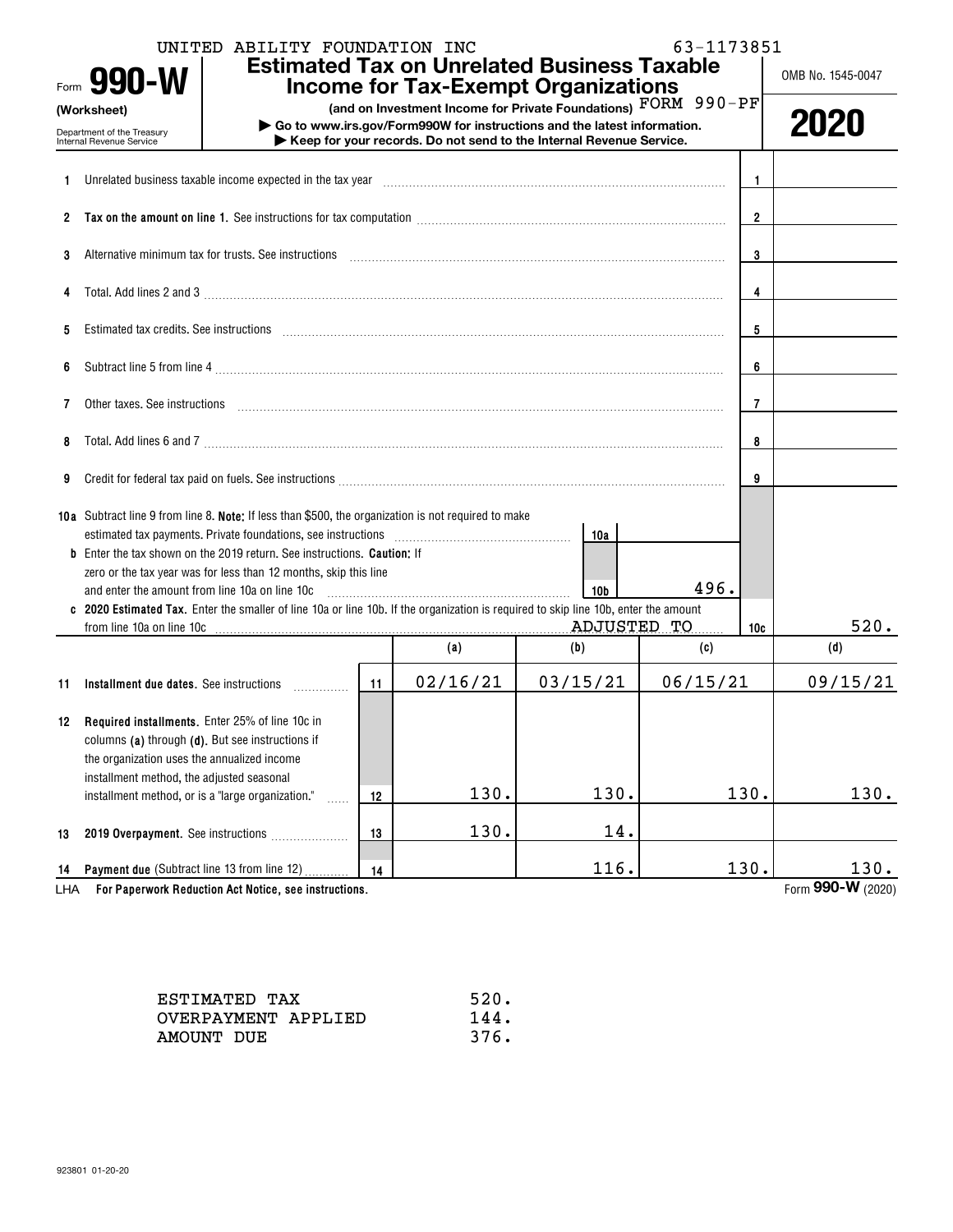Department of the Treasury<br>Internal Revenue Service Form **990-PF**

### **Return of Private Foundation** EXTENDED TO AUGUST 16, 2021

**or Section 4947(a)(1) Trust Treated as Private Foundation**

Internal Revenue Service **Number 19th Construction Constructions and the latest information.** The Service of Public Inspection **| Do not enter social security numbers on this form as it may be made public. | Go to www.irs.gov/Form990PF for instructions and the latest information.**

OMB No. 1545-0047 **2019**

| OCT 1,<br>For calendar year 2019 or tax year beginning                                                                                                                                                                              | 2019                                     | , and ending                              | SEP 30, 2020                                                                                         |                                              |
|-------------------------------------------------------------------------------------------------------------------------------------------------------------------------------------------------------------------------------------|------------------------------------------|-------------------------------------------|------------------------------------------------------------------------------------------------------|----------------------------------------------|
| Name of foundation                                                                                                                                                                                                                  |                                          |                                           | A Employer identification number                                                                     |                                              |
| UNITED ABILITY FOUNDATION INC                                                                                                                                                                                                       |                                          |                                           | 63-1173851                                                                                           |                                              |
| Number and street (or P.O. box number if mail is not delivered to street address)                                                                                                                                                   |                                          | Room/suite                                | <b>B</b> Telephone number                                                                            |                                              |
| 100 OSLO CIRCLE                                                                                                                                                                                                                     |                                          |                                           | $(205)944 - 3900$                                                                                    |                                              |
| City or town, state or province, country, and ZIP or foreign postal code<br>35211-5965<br>BIRMINGHAM, AL                                                                                                                            |                                          |                                           | $\mathbf C$ If exemption application is pending, check here                                          |                                              |
| <b>G</b> Check all that apply:<br>Initial return                                                                                                                                                                                    |                                          | Initial return of a former public charity | <b>D</b> 1. Foreign organizations, check here                                                        |                                              |
| Final return                                                                                                                                                                                                                        | Amended return                           |                                           |                                                                                                      |                                              |
| Address change                                                                                                                                                                                                                      | Name change                              |                                           | 2. Foreign organizations meeting the 85% test,<br>check here and attach computation                  |                                              |
| $\boxed{\mathbf{X}}$ Section 501(c)(3) exempt private foundation<br>H Check type of organization:                                                                                                                                   |                                          |                                           | <b>E</b> If private foundation status was terminated                                                 |                                              |
| Section $4947(a)(1)$ nonexempt charitable trust [<br>I Fair market value of all assets at end of year  <br>J Accounting method:                                                                                                     | Other taxable private foundation<br>Cash | $\mathbf{X}$<br>Accrual                   | under section $507(b)(1)(A)$ , check here $\Box$                                                     |                                              |
| (from Part II, col. (c), line 16)                                                                                                                                                                                                   | Other (specify)                          |                                           | F If the foundation is in a 60-month termination<br>under section $507(b)(1)(B)$ , check here $\Box$ |                                              |
| 1, 560, 479. (Part I, column (d), must be on cash basis.)<br>$\blacktriangleright$ \$                                                                                                                                               |                                          |                                           |                                                                                                      |                                              |
| Part I<br>Analysis of Revenue and Expenses<br>(The total of amounts in columns (b), (c), and (d) may not                                                                                                                            | (a) Revenue and<br>expenses per books    | ( <b>b</b> ) Net investment<br>income     | (c) Adjusted net<br>income                                                                           | (d) Disbursements<br>for charitable purposes |
| necessarily equal the amounts in column (a).)<br>Contributions, gifts, grants, etc., received<br>1                                                                                                                                  | $\overline{50,750}$ .                    |                                           | N/A                                                                                                  | (cash basis only)                            |
| Check       if the foundation is not required to attach Sch. B<br>2                                                                                                                                                                 |                                          |                                           |                                                                                                      |                                              |
| 3                                                                                                                                                                                                                                   |                                          |                                           |                                                                                                      |                                              |
| Dividends and interest from securities<br>4                                                                                                                                                                                         | 34,492.                                  | 34,492.                                   |                                                                                                      | <b>STATEMENT</b>                             |
|                                                                                                                                                                                                                                     |                                          |                                           |                                                                                                      |                                              |
| b Net rental income or (loss)                                                                                                                                                                                                       |                                          |                                           |                                                                                                      |                                              |
| φ                                                                                                                                                                                                                                   | 20,337.                                  |                                           |                                                                                                      |                                              |
| Revenu<br>Capital gain net income (from Part IV, line 2)<br>7                                                                                                                                                                       |                                          | 20,337.                                   |                                                                                                      |                                              |
| 8                                                                                                                                                                                                                                   |                                          |                                           |                                                                                                      |                                              |
| Income modifications<br>Gross sales less returns<br>9                                                                                                                                                                               |                                          |                                           |                                                                                                      |                                              |
| 10a and allowances<br>the control of the control of the control of                                                                                                                                                                  |                                          |                                           |                                                                                                      |                                              |
| $\mathbf b$ Less: Cost of goods sold $\Box$<br>the control of the control of the                                                                                                                                                    |                                          |                                           |                                                                                                      |                                              |
|                                                                                                                                                                                                                                     |                                          |                                           |                                                                                                      |                                              |
| 11<br>Other income information and the material contracts of the contracts of the contracts of the contracts of the                                                                                                                 | 105,579.                                 | 54,829.                                   |                                                                                                      | <b>STATEMENT</b><br>2                        |
| 12<br>13                                                                                                                                                                                                                            | 0.                                       | 0.                                        |                                                                                                      | $\overline{0}$ .                             |
| Compensation of officers, directors, trustees, etc.<br>Other employee salaries and wages<br>14                                                                                                                                      |                                          |                                           |                                                                                                      |                                              |
| 15                                                                                                                                                                                                                                  |                                          |                                           |                                                                                                      |                                              |
| ဖာ                                                                                                                                                                                                                                  |                                          |                                           |                                                                                                      |                                              |
|                                                                                                                                                                                                                                     |                                          |                                           |                                                                                                      |                                              |
| and Administrative Expense<br>c Other professional fees  STMT 3                                                                                                                                                                     | 7,225.                                   | 5,049.                                    |                                                                                                      | 2,176.                                       |
| 17                                                                                                                                                                                                                                  |                                          |                                           |                                                                                                      |                                              |
| 18                                                                                                                                                                                                                                  | 215.                                     | 215.                                      |                                                                                                      | 0.                                           |
| Depreciation and depletion [11] [11] Depreciation and depletion<br>19<br>20                                                                                                                                                         |                                          |                                           |                                                                                                      |                                              |
| Travel, conferences, and meetings<br>21                                                                                                                                                                                             |                                          |                                           |                                                                                                      |                                              |
| 22                                                                                                                                                                                                                                  |                                          |                                           |                                                                                                      |                                              |
| 23<br>Other expenses [11] Determination of the expenses [11] matter and the expenses [11] matter and the experimental state of the experimental state of the experimental state of the experimental state of the experimental state |                                          |                                           |                                                                                                      |                                              |
| Operating<br>Total operating and administrative<br>24                                                                                                                                                                               |                                          |                                           |                                                                                                      |                                              |
| expenses. Add lines 13 through 23 [                                                                                                                                                                                                 | 7,440.                                   | 5, 264.                                   |                                                                                                      | $\frac{2,176}{67,178}$ .                     |
| Contributions, gifts, grants paid<br>25                                                                                                                                                                                             | 67, 178.                                 |                                           |                                                                                                      |                                              |
| Total expenses and disbursements.<br>26<br>Add lines 24 and 25                                                                                                                                                                      | 74,618.                                  | 5, 264.                                   |                                                                                                      | 69,354.                                      |
| 27 Subtract line 26 from line 12:                                                                                                                                                                                                   |                                          |                                           |                                                                                                      |                                              |
| <b>a</b> Excess of revenue over expenses and disbursements                                                                                                                                                                          | 30,961.                                  |                                           |                                                                                                      |                                              |
| <b>b</b> Net investment income (if negative, enter -0-)                                                                                                                                                                             |                                          | 49,565.                                   |                                                                                                      |                                              |
| C Adjusted net income (if negative, enter -0-)                                                                                                                                                                                      |                                          |                                           | N/A                                                                                                  |                                              |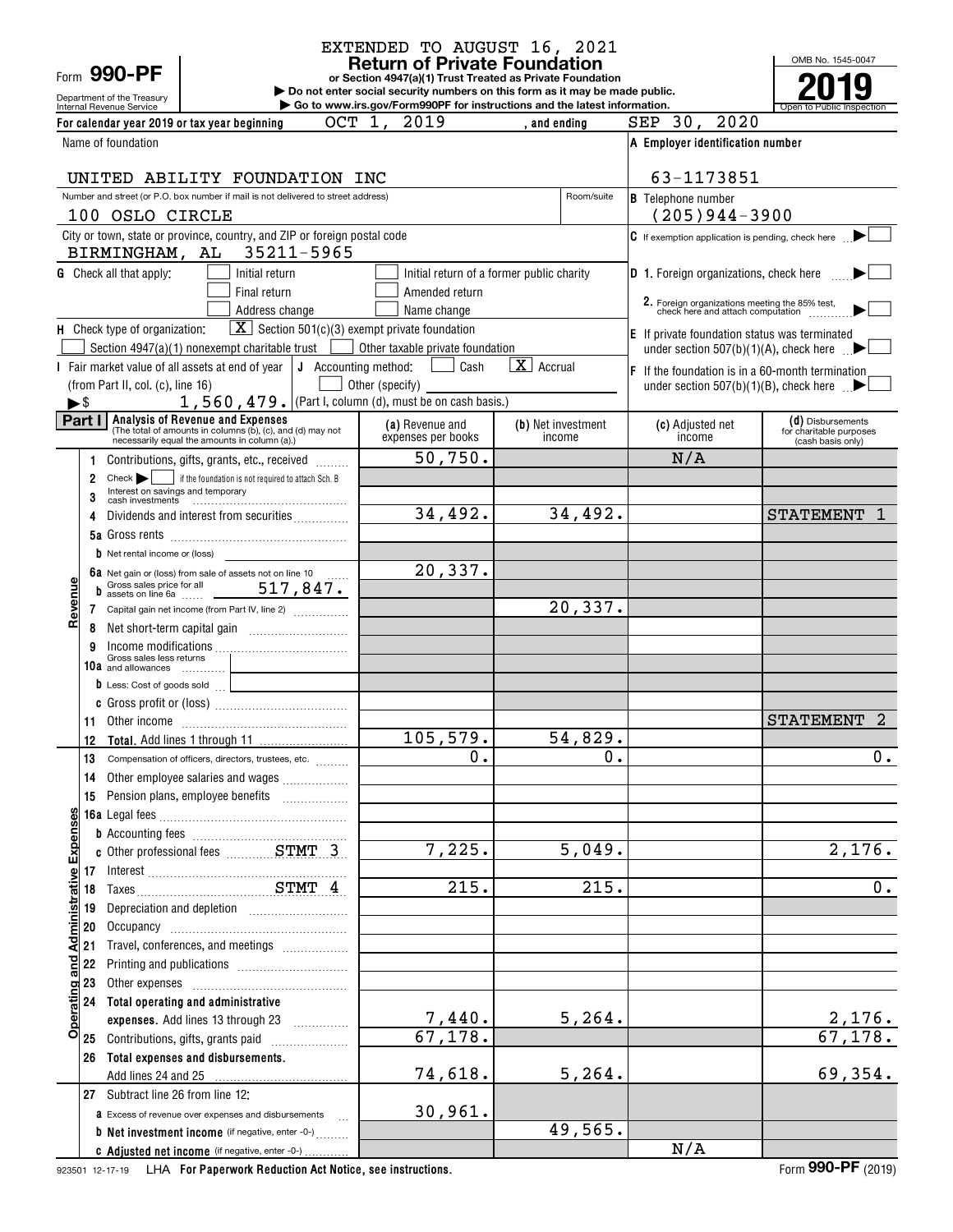|                   |          | UNITED ABILITY FOUNDATION INC<br>Form 990-PF (2019)                                                                                                           |                   |                         | 63-1173851<br>Page 2         |
|-------------------|----------|---------------------------------------------------------------------------------------------------------------------------------------------------------------|-------------------|-------------------------|------------------------------|
|                   | Part II  | <b>Balance Sheets</b> Attached schedules and amounts in the description                                                                                       | Beginning of year | End of year             |                              |
|                   |          | column should be for end-of-year amounts only.                                                                                                                | (a) Book Value    | (b) Book Value          | (c) Fair Market Value        |
|                   |          |                                                                                                                                                               | 57, 153.          | 104, 045.               | 104,045.                     |
|                   |          | 2 Savings and temporary cash investments [111] Savings and temporary cash investments                                                                         |                   |                         |                              |
|                   |          | 3 Accounts receivable                                                                                                                                         |                   |                         |                              |
|                   |          | Less: allowance for doubtful accounts                                                                                                                         |                   |                         |                              |
|                   |          | 4 Pledges receivable >                                                                                                                                        |                   |                         |                              |
|                   |          | Less: allowance for doubtful accounts                                                                                                                         |                   |                         |                              |
|                   | 5        |                                                                                                                                                               |                   |                         |                              |
|                   | 6        | Receivables due from officers, directors, trustees, and other                                                                                                 |                   |                         |                              |
|                   |          |                                                                                                                                                               |                   |                         |                              |
|                   |          |                                                                                                                                                               |                   |                         |                              |
|                   |          |                                                                                                                                                               |                   |                         |                              |
|                   |          | Less: allowance for doubtful accounts $\blacktriangleright$                                                                                                   |                   |                         |                              |
|                   |          |                                                                                                                                                               |                   |                         |                              |
| Assets            |          | 9 Prepaid expenses and deferred charges [11] [11] Prepaid expenses and deferred charges [11] [11] [11] Prepaid                                                |                   |                         |                              |
|                   |          | 10a Investments - U.S. and state government obligations<br>$\overline{\phantom{a}}$                                                                           |                   |                         |                              |
|                   |          |                                                                                                                                                               |                   |                         |                              |
|                   |          |                                                                                                                                                               |                   |                         |                              |
|                   |          |                                                                                                                                                               |                   |                         |                              |
|                   |          |                                                                                                                                                               |                   |                         |                              |
|                   | 12       |                                                                                                                                                               |                   |                         |                              |
|                   | 13       | Investments - other manufactured and STMT 5                                                                                                                   | 1,384,766.        | 1,456,434.              | 1,456,434.                   |
|                   | 14       | Land, buildings, and equipment: basis >                                                                                                                       |                   |                         |                              |
|                   |          |                                                                                                                                                               |                   |                         |                              |
|                   | 15       | Other assets (describe                                                                                                                                        |                   |                         |                              |
|                   |          | 16 Total assets (to be completed by all filers - see the                                                                                                      |                   |                         |                              |
|                   |          |                                                                                                                                                               | 1,441,919.        | 1,560,479.              | 1,560,479.                   |
|                   |          |                                                                                                                                                               |                   |                         |                              |
|                   | 18       |                                                                                                                                                               |                   |                         |                              |
|                   | 19       | Deferred revenue imminimum contracts and the contracts of the contracts and the contracts of the contracts of                                                 |                   |                         |                              |
| Liabilities       | 20       | Loans from officers, directors, trustees, and other disqualified persons                                                                                      |                   |                         |                              |
|                   |          |                                                                                                                                                               |                   |                         |                              |
|                   | 21       |                                                                                                                                                               |                   |                         |                              |
|                   |          | 22 Other liabilities (describe $\blacktriangleright$                                                                                                          |                   |                         |                              |
|                   |          |                                                                                                                                                               |                   |                         |                              |
|                   |          | 23 Total liabilities (add lines 17 through 22)                                                                                                                | 0.                | 0.                      |                              |
|                   |          | Foundations that follow FASB ASC 958, check here $\Box$                                                                                                       |                   |                         |                              |
|                   |          | and complete lines 24, 25, 29, and 30.                                                                                                                        |                   |                         |                              |
|                   | 24       | Net assets without donor restrictions                                                                                                                         | 1,441,919.        | 1,560,479.              |                              |
|                   | 25       | Net assets with donor restrictions                                                                                                                            |                   |                         |                              |
|                   |          | Foundations that do not follow FASB ASC 958, check here $\blacktriangleright$                                                                                 |                   |                         |                              |
| or Fund Balances  |          | and complete lines 26 through 30.                                                                                                                             |                   |                         |                              |
|                   | 26       | Capital stock, trust principal, or current funds                                                                                                              |                   |                         |                              |
|                   | 27       | Paid-in or capital surplus, or land, bldg., and equipment fund                                                                                                |                   |                         |                              |
|                   | 28       | Retained earnings, accumulated income, endowment, or other funds                                                                                              |                   |                         |                              |
| <b>Net Assets</b> | 29       |                                                                                                                                                               | 1,441,919.        | 1,560,479.              |                              |
|                   |          |                                                                                                                                                               |                   |                         |                              |
|                   | 30       | Total liabilities and net assets/fund balances                                                                                                                | 1,441,919.        | 1,560,479.              |                              |
|                   |          | Analysis of Changes in Net Assets or Fund Balances                                                                                                            |                   |                         |                              |
|                   | Part III |                                                                                                                                                               |                   |                         |                              |
|                   |          | 1 Total net assets or fund balances at beginning of year - Part II, column (a), line 29                                                                       |                   |                         |                              |
|                   |          | (must agree with end-of-year figure reported on prior year's return) with an accommutation and agree with end-of-year figure reported on prior year's return) |                   | $\mathbf{1}$            |                              |
|                   |          | 2 Enter amount from Part I, line 27a                                                                                                                          |                   | $\overline{2}$          | $\frac{1,441,919.}{30,961.}$ |
| 3                 |          | Other increases not included in line 2 (itemize) > UNREALIZED GAIN/LOSS                                                                                       |                   | 3                       | 87,599.                      |
|                   |          | 4 Add lines 1, 2, and 3                                                                                                                                       |                   | $\overline{\mathbf{4}}$ | 1,560,479.                   |
|                   |          | 5 Decreases not included in line 2 (itemize) >                                                                                                                |                   | 5                       | υ.                           |
|                   |          |                                                                                                                                                               |                   | 6                       | 1,560,479.                   |

Form (2019) **990-PF** 1,560,479.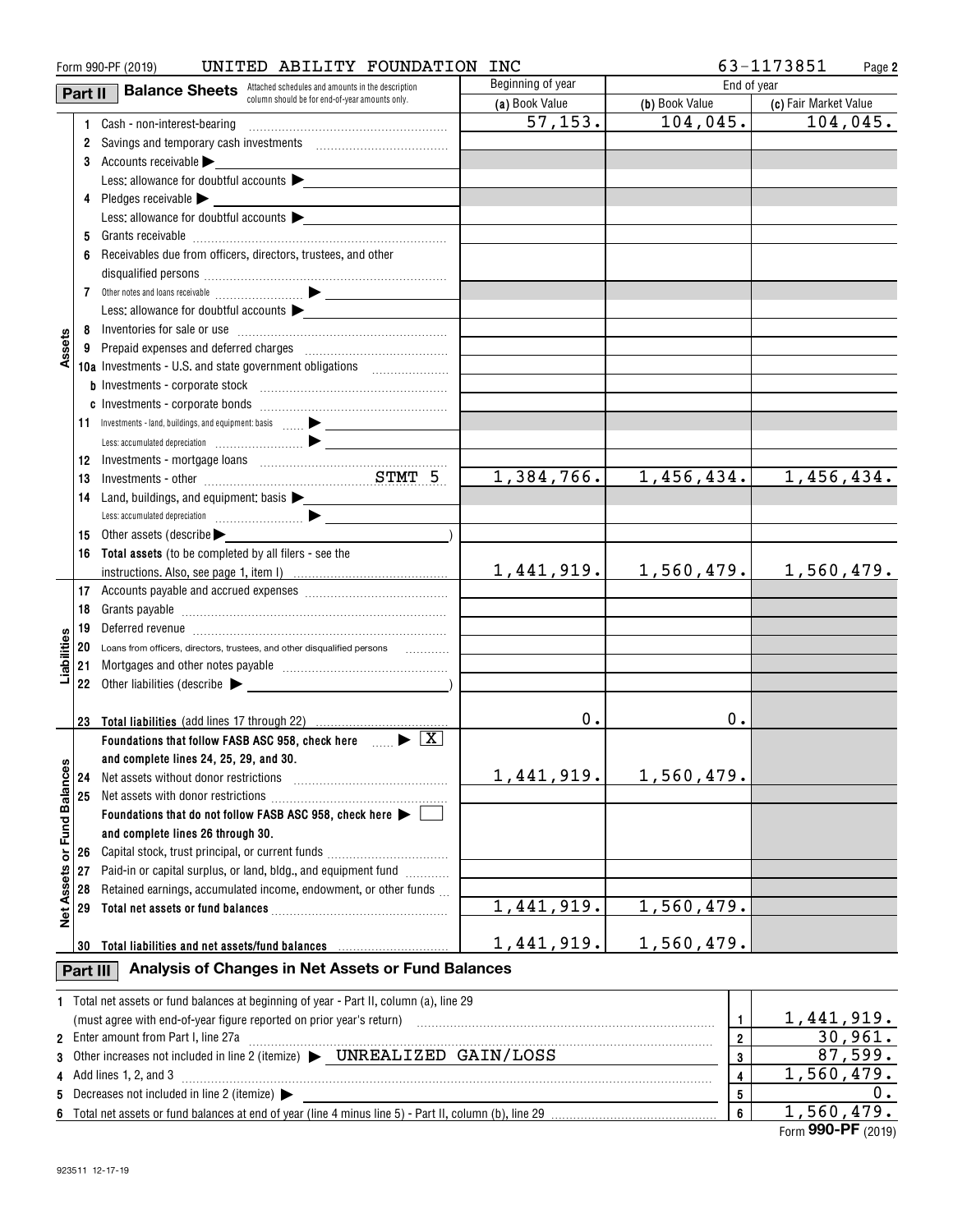|        | Form 990-PF (2019)                                                                                                                                            |                                                                                                                                                                                                  | UNITED ABILITY FOUNDATION INC                                                   |         |                                                   |     |                                      |                    | 63-1173851                                                             |                           | Page 3                               |
|--------|---------------------------------------------------------------------------------------------------------------------------------------------------------------|--------------------------------------------------------------------------------------------------------------------------------------------------------------------------------------------------|---------------------------------------------------------------------------------|---------|---------------------------------------------------|-----|--------------------------------------|--------------------|------------------------------------------------------------------------|---------------------------|--------------------------------------|
|        | <b>Part IV</b>                                                                                                                                                |                                                                                                                                                                                                  | <b>Capital Gains and Losses for Tax on Investment Income</b>                    |         |                                                   |     |                                      |                    |                                                                        |                           |                                      |
|        |                                                                                                                                                               | (b) How acquired<br>(a) List and describe the kind(s) of property sold (for example, real estate,<br>P - Purchase<br>2-story brick warehouse; or common stock, 200 shs. MLC Co.)<br>D - Donation |                                                                                 |         |                                                   |     | (c) Date acquired<br>(mo., day, yr.) |                    | (d) Date sold<br>(mo., day, yr.)                                       |                           |                                      |
|        | 1a PUBLICLY TRADED SECURITIES                                                                                                                                 |                                                                                                                                                                                                  |                                                                                 |         |                                                   |     | P                                    |                    |                                                                        |                           |                                      |
|        | <b>b CAPITAL GAINS DIVIDENDS</b>                                                                                                                              |                                                                                                                                                                                                  |                                                                                 |         |                                                   |     | $\mathbf P$                          |                    |                                                                        |                           |                                      |
| C      |                                                                                                                                                               |                                                                                                                                                                                                  |                                                                                 |         |                                                   |     |                                      |                    |                                                                        |                           |                                      |
| d      |                                                                                                                                                               |                                                                                                                                                                                                  |                                                                                 |         |                                                   |     |                                      |                    |                                                                        |                           |                                      |
| e      |                                                                                                                                                               |                                                                                                                                                                                                  |                                                                                 |         |                                                   |     |                                      |                    |                                                                        |                           |                                      |
|        | (f) Depreciation allowed<br>(g) Cost or other basis<br>(e) Gross sales price<br>plus expense of sale                                                          |                                                                                                                                                                                                  |                                                                                 |         |                                                   |     |                                      | (h) Gain or (loss) |                                                                        |                           |                                      |
|        |                                                                                                                                                               |                                                                                                                                                                                                  | (or allowable)                                                                  |         |                                                   |     |                                      |                    | $((e)$ plus $(f)$ minus $(g)$ )                                        |                           |                                      |
| a      | $\overline{512}$ , 060.<br>$\overline{5,787}$ .                                                                                                               |                                                                                                                                                                                                  |                                                                                 |         | 497,510.                                          |     |                                      |                    |                                                                        |                           | <u>14,550.</u><br>$\frac{1}{5,787.}$ |
| b      |                                                                                                                                                               |                                                                                                                                                                                                  |                                                                                 |         |                                                   |     |                                      |                    |                                                                        |                           |                                      |
| c      |                                                                                                                                                               |                                                                                                                                                                                                  |                                                                                 |         |                                                   |     |                                      |                    |                                                                        |                           |                                      |
| d<br>е |                                                                                                                                                               |                                                                                                                                                                                                  |                                                                                 |         |                                                   |     |                                      |                    |                                                                        |                           |                                      |
|        | Complete only for assets showing gain in column (h) and owned by the foundation on 12/31/69.                                                                  |                                                                                                                                                                                                  |                                                                                 |         |                                                   |     |                                      |                    | (I) Gains (Col. (h) gain minus                                         |                           |                                      |
|        | (i) FMV as of 12/31/69                                                                                                                                        |                                                                                                                                                                                                  | (j) Adjusted basis<br>as of 12/31/69                                            |         | $(k)$ Excess of col. (i)<br>over col. (j), if any |     |                                      |                    | col. (k), but not less than -0-) or<br>Losses (from col. (h))          |                           |                                      |
|        |                                                                                                                                                               |                                                                                                                                                                                                  |                                                                                 |         |                                                   |     |                                      |                    |                                                                        |                           |                                      |
| a<br>b |                                                                                                                                                               |                                                                                                                                                                                                  |                                                                                 |         |                                                   |     |                                      |                    |                                                                        |                           | $\frac{14,550}{5,787}$ .             |
| c      |                                                                                                                                                               |                                                                                                                                                                                                  |                                                                                 |         |                                                   |     |                                      |                    |                                                                        |                           |                                      |
| d      |                                                                                                                                                               |                                                                                                                                                                                                  |                                                                                 |         |                                                   |     |                                      |                    |                                                                        |                           |                                      |
| е      |                                                                                                                                                               |                                                                                                                                                                                                  |                                                                                 |         |                                                   |     |                                      |                    |                                                                        |                           |                                      |
|        | 2 Capital gain net income or (net capital loss)                                                                                                               |                                                                                                                                                                                                  | If gain, also enter in Part I, line 7<br>If (loss), enter -0- in Part I, line 7 |         |                                                   |     | 2                                    |                    |                                                                        |                           | 20,337.                              |
|        |                                                                                                                                                               |                                                                                                                                                                                                  |                                                                                 |         |                                                   |     |                                      |                    |                                                                        |                           |                                      |
|        | 3 Net short-term capital gain or (loss) as defined in sections 1222(5) and (6):<br>If gain, also enter in Part I, line 8, column (c).                         |                                                                                                                                                                                                  |                                                                                 |         |                                                   |     |                                      |                    |                                                                        |                           |                                      |
|        | If (loss), enter -0- in Part I, line 8                                                                                                                        | . <u>.</u>                                                                                                                                                                                       |                                                                                 |         |                                                   |     |                                      |                    | N/A                                                                    |                           |                                      |
|        | <b>Part V</b>   Qualification Under Section 4940(e) for Reduced Tax on Net Investment Income                                                                  |                                                                                                                                                                                                  |                                                                                 |         |                                                   |     |                                      |                    |                                                                        |                           |                                      |
|        | (For optional use by domestic private foundations subject to the section 4940(a) tax on net investment income.)                                               |                                                                                                                                                                                                  |                                                                                 |         |                                                   |     |                                      |                    |                                                                        |                           |                                      |
|        |                                                                                                                                                               |                                                                                                                                                                                                  |                                                                                 |         |                                                   |     |                                      |                    |                                                                        |                           |                                      |
|        | If section $4940(d)(2)$ applies, leave this part blank.                                                                                                       |                                                                                                                                                                                                  |                                                                                 |         |                                                   |     |                                      |                    |                                                                        |                           |                                      |
|        | Was the foundation liable for the section 4942 tax on the distributable amount of any year in the base period?                                                |                                                                                                                                                                                                  |                                                                                 |         |                                                   |     |                                      |                    |                                                                        |                           | Yes $X$ No                           |
|        | If "Yes," the foundation doesn't qualify under section 4940(e). Do not complete this part.                                                                    |                                                                                                                                                                                                  |                                                                                 |         |                                                   |     |                                      |                    |                                                                        |                           |                                      |
|        | Enter the appropriate amount in each column for each year; see the instructions before making any entries.                                                    |                                                                                                                                                                                                  |                                                                                 |         |                                                   |     |                                      |                    |                                                                        |                           |                                      |
|        | (a)<br>Base period years                                                                                                                                      |                                                                                                                                                                                                  | (b)<br>Adjusted qualifying distributions                                        |         | Net value of noncharitable-use assets             | (c) |                                      |                    |                                                                        | (d)<br>Distribution ratio |                                      |
|        | Calendar year (or tax year beginning in)                                                                                                                      |                                                                                                                                                                                                  |                                                                                 | 62,636. |                                                   |     | 1,340,791.                           |                    | $\overline{c}$ (col. $\overline{b}$ ) divided by col. $\overline{c}$ ) |                           | .046716                              |
|        | 2018<br>2017                                                                                                                                                  |                                                                                                                                                                                                  |                                                                                 | 54,040. |                                                   |     | 1,268,445.                           |                    |                                                                        |                           | .042603                              |
|        | 2016                                                                                                                                                          |                                                                                                                                                                                                  |                                                                                 | 51,059. |                                                   |     | 1,020,330.                           |                    |                                                                        |                           | .050042                              |
|        | 2015                                                                                                                                                          |                                                                                                                                                                                                  |                                                                                 | 56,820. |                                                   |     | 1,040,882.                           |                    |                                                                        |                           | .054588                              |
|        | 2014                                                                                                                                                          |                                                                                                                                                                                                  |                                                                                 | 38,399. |                                                   |     | 1,152,444.                           |                    |                                                                        |                           | .033320                              |
|        |                                                                                                                                                               |                                                                                                                                                                                                  |                                                                                 |         |                                                   |     |                                      |                    |                                                                        |                           |                                      |
|        |                                                                                                                                                               |                                                                                                                                                                                                  |                                                                                 |         |                                                   |     |                                      | $\overline{2}$     |                                                                        |                           | .227269                              |
|        | 3 Average distribution ratio for the 5-year base period - divide the total on line 2 by 5.0, or by the number of years                                        |                                                                                                                                                                                                  |                                                                                 |         |                                                   |     |                                      |                    |                                                                        |                           |                                      |
|        |                                                                                                                                                               |                                                                                                                                                                                                  |                                                                                 |         |                                                   |     |                                      | 3                  |                                                                        |                           | .045454                              |
|        |                                                                                                                                                               |                                                                                                                                                                                                  |                                                                                 |         |                                                   |     |                                      |                    |                                                                        |                           |                                      |
|        |                                                                                                                                                               |                                                                                                                                                                                                  |                                                                                 |         |                                                   |     |                                      | 4                  |                                                                        |                           | 1,398,425.                           |
|        |                                                                                                                                                               |                                                                                                                                                                                                  |                                                                                 |         |                                                   |     |                                      |                    |                                                                        |                           |                                      |
|        |                                                                                                                                                               |                                                                                                                                                                                                  |                                                                                 |         |                                                   |     |                                      | 5                  |                                                                        |                           | 63,564.                              |
|        |                                                                                                                                                               |                                                                                                                                                                                                  |                                                                                 |         |                                                   |     |                                      |                    |                                                                        |                           |                                      |
|        |                                                                                                                                                               |                                                                                                                                                                                                  |                                                                                 |         |                                                   |     |                                      | 6                  |                                                                        |                           | 496.                                 |
|        |                                                                                                                                                               |                                                                                                                                                                                                  |                                                                                 |         |                                                   |     |                                      |                    |                                                                        |                           |                                      |
|        | 7 Add lines 5 and 6                                                                                                                                           |                                                                                                                                                                                                  |                                                                                 |         |                                                   |     |                                      | $\overline{7}$     |                                                                        |                           | 64,060.                              |
|        |                                                                                                                                                               |                                                                                                                                                                                                  |                                                                                 |         |                                                   |     |                                      | 8                  |                                                                        |                           | 69,354.                              |
|        | If line 8 is equal to or greater than line 7, check the box in Part VI, line 1b, and complete that part using a 1% tax rate.<br>See the Part VI instructions. |                                                                                                                                                                                                  |                                                                                 |         |                                                   |     |                                      |                    |                                                                        |                           |                                      |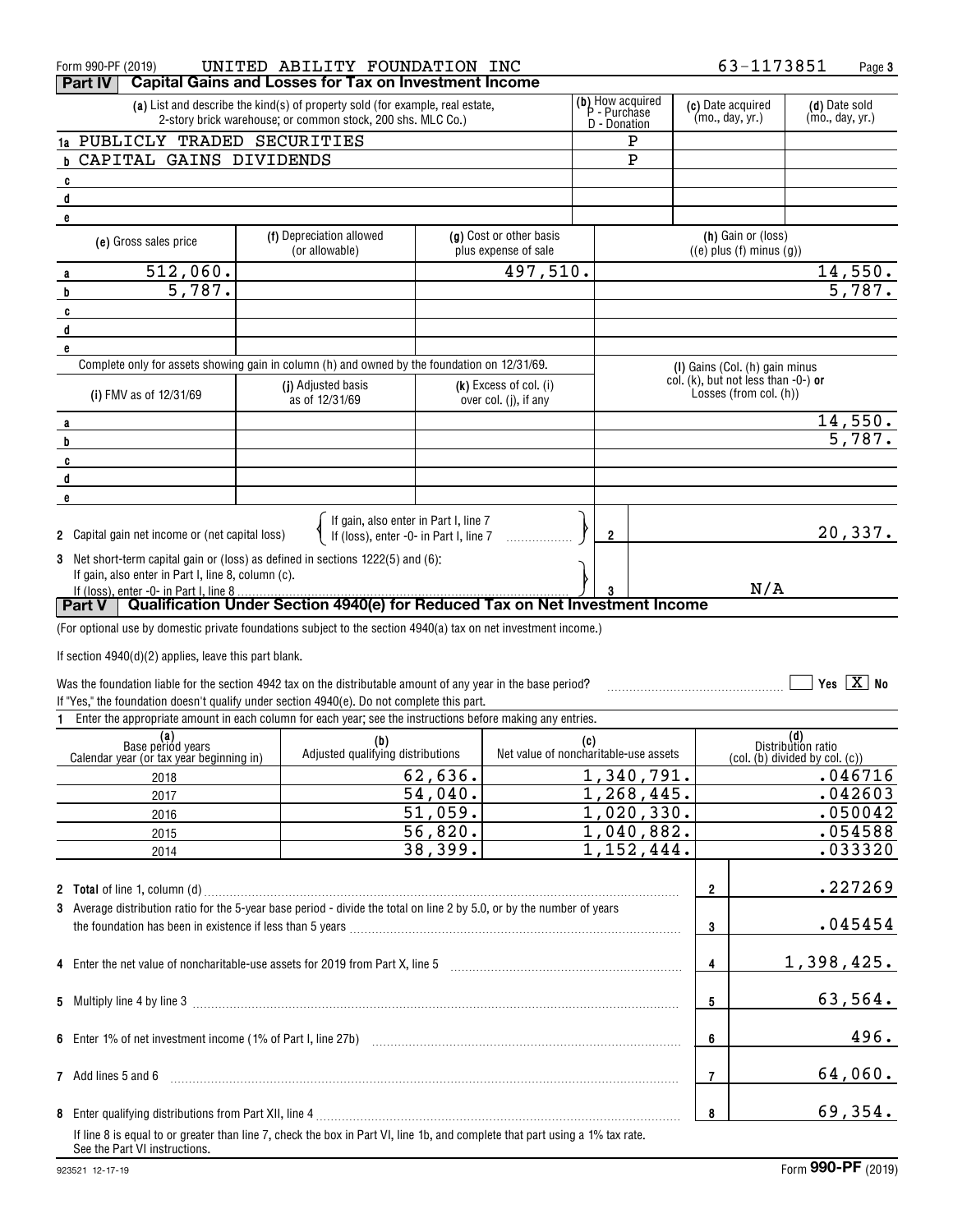|    | UNITED ABILITY FOUNDATION INC<br>Form 990-PF (2019)                                                                                                                                                                                  |                         | 63-1173851          |             | Page 4                  |
|----|--------------------------------------------------------------------------------------------------------------------------------------------------------------------------------------------------------------------------------------|-------------------------|---------------------|-------------|-------------------------|
|    | Excise Tax Based on Investment Income (Section 4940(a), 4940(b), 4940(e), or 4948 - see instructions)<br>Part VI                                                                                                                     |                         |                     |             |                         |
|    | 1a Exempt operating foundations described in section $4940(d)(2)$ , check here $\blacktriangleright$ and enter "N/A" on line 1.                                                                                                      |                         |                     |             |                         |
|    |                                                                                                                                                                                                                                      |                         |                     |             |                         |
|    | <b>b</b> Domestic foundations that meet the section 4940(e) requirements in Part V, check here $\blacktriangleright \boxed{X}$ and enter 1%                                                                                          | $\mathbf{1}$            |                     |             | 496.                    |
|    | of Part I, line 27b                                                                                                                                                                                                                  |                         |                     |             |                         |
|    | c All other domestic foundations enter 2% of line 27b. Exempt foreign organizations, enter 4% of Part I, line 12, col. (b)                                                                                                           |                         |                     |             |                         |
|    |                                                                                                                                                                                                                                      | $\overline{2}$          |                     |             | 0.                      |
|    |                                                                                                                                                                                                                                      | 3                       |                     |             | 496.                    |
|    |                                                                                                                                                                                                                                      | $\overline{\mathbf{4}}$ |                     |             | 0.                      |
|    |                                                                                                                                                                                                                                      | 5                       |                     |             | 496.                    |
|    | Credits/Payments:                                                                                                                                                                                                                    |                         |                     |             |                         |
|    | 640.<br>6a<br>a 2019 estimated tax payments and 2018 overpayment credited to 2019 [11, 12, 13, 13, 13, 13, 13, 13, 13, 13, 1                                                                                                         |                         |                     |             |                         |
|    | 6 <b>b</b>                                                                                                                                                                                                                           | $\mathbf 0$ .           |                     |             |                         |
|    |                                                                                                                                                                                                                                      | $\overline{0}$ .        |                     |             |                         |
|    |                                                                                                                                                                                                                                      | $\overline{0}$ .        |                     |             |                         |
|    | 6d<br>d Backup withholding erroneously withheld [11] [11] contains an example and a series and a series and series and series and series and series and series and series and series and series and series and series and series and |                         |                     |             |                         |
|    | 7 Total credits and payments. Add lines 6a through 6d [11] [12] Martin Martin Martin Martin Martin Martin Martin Martin Martin Martin Martin Martin Martin Martin Martin Martin Martin Martin Martin Martin Martin Martin Mart       | 7                       |                     |             | 640.<br>0.              |
|    | Enter any <b>penalty</b> for underpayment of estimated tax. Check here <b>Leap if Form 2220</b> is attached <i>manumenomention</i>                                                                                                   | 8                       |                     |             |                         |
|    |                                                                                                                                                                                                                                      | 9                       |                     |             |                         |
| 10 |                                                                                                                                                                                                                                      | 10                      |                     |             | 144.                    |
|    | $\overbrace{\hspace{2.5cm}}$ $144.$ $\overline{\hspace{1.5cm}}$ Refunded $\blacktriangleright$<br>11 Enter the amount of line 10 to be: Credited to 2020 estimated tax >                                                             | 11                      |                     |             | 0.                      |
|    | Part VII-A   Statements Regarding Activities                                                                                                                                                                                         |                         |                     |             |                         |
|    | 1a During the tax year, did the foundation attempt to influence any national, state, or local legislation or did it participate or intervene in                                                                                      |                         |                     | Yes No      |                         |
|    |                                                                                                                                                                                                                                      |                         | 1a                  |             | X                       |
|    | b Did it spend more than \$100 during the year (either directly or indirectly) for political purposes? See the instructions for the definition                                                                                       |                         | 1b                  |             | $\overline{\mathbf{x}}$ |
|    | If the answer is "Yes" to 1a or 1b, attach a detailed description of the activities and copies of any materials published or                                                                                                         |                         |                     |             |                         |
|    | distributed by the foundation in connection with the activities.                                                                                                                                                                     |                         |                     |             |                         |
|    |                                                                                                                                                                                                                                      |                         | 1c                  |             | x                       |
|    | d Enter the amount (if any) of tax on political expenditures (section 4955) imposed during the year:                                                                                                                                 |                         |                     |             |                         |
|    |                                                                                                                                                                                                                                      | $0$ .                   |                     |             |                         |
|    | e Enter the reimbursement (if any) paid by the foundation during the year for political expenditure tax imposed on foundation                                                                                                        |                         |                     |             |                         |
|    |                                                                                                                                                                                                                                      |                         |                     |             |                         |
|    | 2 Has the foundation engaged in any activities that have not previously been reported to the IRS? [[[[[[[[[[[ [[ [ [ [ [ [ ]]]]]]]                                                                                                   |                         | $\overline{2}$      |             | x                       |
|    | If "Yes," attach a detailed description of the activities.                                                                                                                                                                           |                         |                     |             |                         |
|    | 3 Has the foundation made any changes, not previously reported to the IRS, in its governing instrument, articles of incorporation, or                                                                                                |                         |                     |             |                         |
|    | bylaws, or other similar instruments? If "Yes," attach a conformed copy of the changes                                                                                                                                               |                         | 3                   |             | x                       |
|    |                                                                                                                                                                                                                                      |                         | 4a                  |             | $\overline{\mathbf{x}}$ |
|    |                                                                                                                                                                                                                                      |                         | 4b                  |             |                         |
|    |                                                                                                                                                                                                                                      |                         | 5                   |             | х                       |
|    | If "Yes," attach the statement required by General Instruction T.                                                                                                                                                                    |                         |                     |             |                         |
| 6  | Are the requirements of section 508(e) (relating to sections 4941 through 4945) satisfied either:                                                                                                                                    |                         |                     |             |                         |
|    | • By language in the governing instrument, or                                                                                                                                                                                        |                         |                     |             |                         |
|    | · By state legislation that effectively amends the governing instrument so that no mandatory directions that conflict with the state law                                                                                             |                         |                     |             |                         |
|    |                                                                                                                                                                                                                                      |                         |                     |             | х                       |
|    | remain in the governing instrument?                                                                                                                                                                                                  |                         | 6<br>$\overline{7}$ | $\mathbf x$ |                         |
| 7  |                                                                                                                                                                                                                                      |                         |                     |             |                         |
|    |                                                                                                                                                                                                                                      |                         |                     |             |                         |
|    | 8a Enter the states to which the foundation reports or with which it is registered. See instructions.                                                                                                                                |                         |                     |             |                         |
|    | AL                                                                                                                                                                                                                                   |                         |                     |             |                         |
|    | <b>b</b> If the answer is "Yes" to line 7, has the foundation furnished a copy of Form 990-PF to the Attorney General (or designate)                                                                                                 |                         |                     |             |                         |
|    |                                                                                                                                                                                                                                      |                         | 8b                  | х           |                         |
| 9  | Is the foundation claiming status as a private operating foundation within the meaning of section 4942(j)(3) or 4942(j)(5) for calendar                                                                                              |                         |                     |             |                         |
|    |                                                                                                                                                                                                                                      |                         | 9                   |             | х                       |
| 10 |                                                                                                                                                                                                                                      |                         | 10                  |             | $\overline{\mathtt{x}}$ |

Form (2019) **990-PF**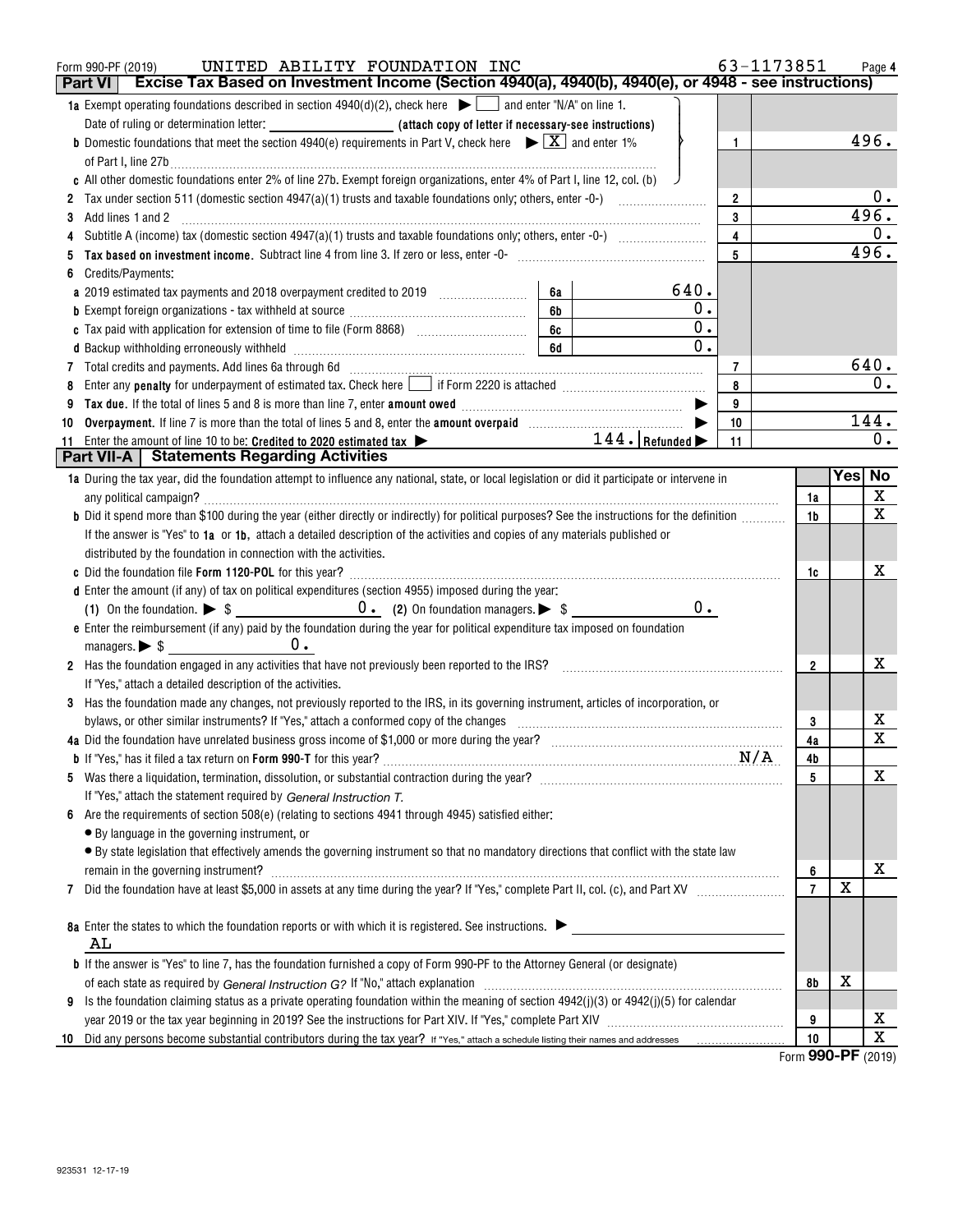| 63-1173851<br>UNITED ABILITY FOUNDATION INC<br>Form 990-PF (2019) | Page |
|-------------------------------------------------------------------|------|
|-------------------------------------------------------------------|------|

**Part VII-A Statements Regarding Activities** 

| <b>Part VII-A</b>   Statements Regarding Activities $_{(continued)}$                                                                              |    |        |           |
|---------------------------------------------------------------------------------------------------------------------------------------------------|----|--------|-----------|
|                                                                                                                                                   |    | Yes    | No        |
| 11 At any time during the year, did the foundation, directly or indirectly, own a controlled entity within the meaning of                         |    |        |           |
|                                                                                                                                                   | 11 |        | X         |
| 12 Did the foundation make a distribution to a donor advised fund over which the foundation or a disqualified person had advisory privileges?     |    |        |           |
| If "Yes," attach statement. See instructions                                                                                                      | 12 |        | X         |
| 13 Did the foundation comply with the public inspection requirements for its annual returns and exemption application?                            | 13 | X      |           |
| Website address $\triangleright$ N/A                                                                                                              |    |        |           |
| Telephone no. $\triangleright$ 205-944-3927<br>14 The books are in care of > DEBBIE CLEGHORN                                                      |    |        |           |
| Located at $\blacktriangleright$ 100 OSLO CIRCLE, BIRMINGHAM, AL                                                                                  |    |        |           |
|                                                                                                                                                   |    |        |           |
|                                                                                                                                                   |    | N/A    |           |
| 16 At any time during calendar year 2019, did the foundation have an interest in or a signature or other authority over a bank,                   |    | Yes    | <b>No</b> |
| securities, or other financial account in a foreign country?                                                                                      | 16 |        | x         |
| See the instructions for exceptions and filing requirements for FinCEN Form 114. If "Yes," enter the name of the                                  |    |        |           |
| foreign country                                                                                                                                   |    |        |           |
| Part VII-B Statements Regarding Activities for Which Form 4720 May Be Required                                                                    |    |        |           |
| File Form 4720 if any item is checked in the "Yes" column, unless an exception applies.                                                           |    | Yes No |           |
| 1a During the year, did the foundation (either directly or indirectly):                                                                           |    |        |           |
| (1) Engage in the sale or exchange, or leasing of property with a disqualified person?                                                            |    |        |           |
| (2) Borrow money from, lend money to, or otherwise extend credit to (or accept it from)                                                           |    |        |           |
| a disqualified person? $\Box$ No                                                                                                                  |    |        |           |
|                                                                                                                                                   |    |        |           |
| (4) Pay compensation to, or pay or reimburse the expenses of, a disqualified person?                                                              |    |        |           |
| (5) Transfer any income or assets to a disqualified person (or make any of either available                                                       |    |        |           |
|                                                                                                                                                   |    |        |           |
| (6) Agree to pay money or property to a government official? (Exception. Check "No"                                                               |    |        |           |
| if the foundation agreed to make a grant to or to employ the official for a period after                                                          |    |        |           |
|                                                                                                                                                   |    |        |           |
| <b>b</b> If any answer is "Yes" to $1a(1)-(6)$ , did any of the acts fail to qualify under the exceptions described in Regulations                |    |        |           |
| section 53.4941(d)-3 or in a current notice regarding disaster assistance? See instructions $M/A$                                                 | 1b |        |           |
|                                                                                                                                                   |    |        |           |
| c Did the foundation engage in a prior year in any of the acts described in 1a, other than excepted acts, that were not corrected                 |    |        |           |
|                                                                                                                                                   | 1c |        | х         |
| 2 Taxes on failure to distribute income (section 4942) (does not apply for years the foundation was a private operating foundation                |    |        |           |
| defined in section $4942(j)(3)$ or $4942(j)(5)$ :                                                                                                 |    |        |           |
| a At the end of tax year 2019, did the foundation have any undistributed income (Part XIII, lines                                                 |    |        |           |
| Yes $X$ No<br>6d and 6e) for tax year(s) beginning before 2019?                                                                                   |    |        |           |
| If "Yes," list the years $\blacktriangleright$                                                                                                    |    |        |           |
| $\mathbf b$ Are there any years listed in 2a for which the foundation is not applying the provisions of section 4942(a)(2) (relating to incorrect |    |        |           |
| valuation of assets) to the year's undistributed income? (If applying section $4942(a)(2)$ to all years listed, answer "No" and attach<br>N/A     |    |        |           |
|                                                                                                                                                   | 2b |        |           |
| c If the provisions of section $4942(a)(2)$ are being applied to any of the years listed in 2a, list the years here.                              |    |        |           |
| 3a Did the foundation hold more than a 2% direct or indirect interest in any business enterprise at any time                                      |    |        |           |
| Yes $\boxed{\mathbf{X}}$ No                                                                                                                       |    |        |           |
| <b>b</b> If "Yes," did it have excess business holdings in 2019 as a result of (1) any purchase by the foundation or disqualified persons after   |    |        |           |
|                                                                                                                                                   |    |        |           |
| May 26, 1969; (2) the lapse of the 5-year period (or longer period approved by the Commissioner under section $4943(c)(7)$ ) to dispose           |    |        |           |
| of holdings acquired by gift or bequest; or (3) the lapse of the 10-, 15-, or 20-year first phase holding period? (Use Form 4720,                 |    |        |           |
|                                                                                                                                                   | 3b |        | х         |
|                                                                                                                                                   | 4a |        |           |
| <b>b</b> Did the foundation make any investment in a prior year (but after December 31, 1969) that could jeopardize its charitable purpose that   |    |        | x         |
| had not been removed from jeopardy before the first day of the tax year beginning in 2019?                                                        | 4b |        |           |

Form (2019) **990-PF**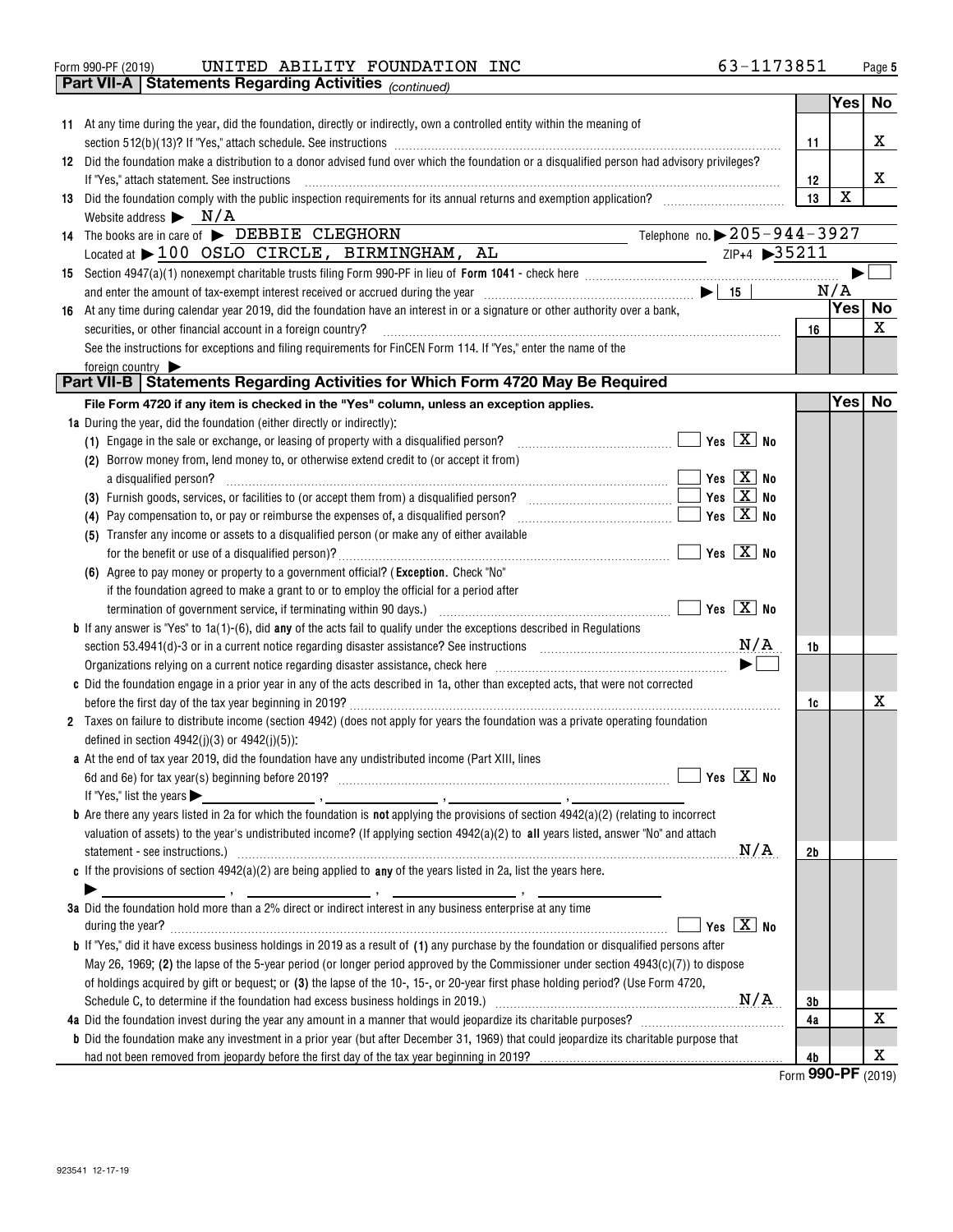| UNITED ABILITY FOUNDATION INC<br>Form 990-PF (2019)                                                                                                                                    | 63-1173851                             |           |     | Page 6 |
|----------------------------------------------------------------------------------------------------------------------------------------------------------------------------------------|----------------------------------------|-----------|-----|--------|
| Part VII-B   Statements Regarding Activities for Which Form 4720 May Be Required                                                                                                       | (continued)                            |           |     |        |
| <b>5a</b> During the year, did the foundation pay or incur any amount to:                                                                                                              |                                        |           | Yes | No     |
|                                                                                                                                                                                        | $\sqrt{}$ Yes $\sqrt{}$ X $\sqrt{}$ No |           |     |        |
| Influence the outcome of any specific public election (see section 4955); or to carry on, directly or indirectly,<br>(2)                                                               |                                        |           |     |        |
|                                                                                                                                                                                        | Yes $X$ No                             |           |     |        |
| Provide a grant to an individual for travel, study, or other similar purposes?<br>(3)                                                                                                  | Yes $X$ No                             |           |     |        |
| Provide a grant to an organization other than a charitable, etc., organization described in section<br>(4)                                                                             |                                        |           |     |        |
|                                                                                                                                                                                        | Yes $\boxed{X}$ No                     |           |     |        |
| (5) Provide for any purpose other than religious, charitable, scientific, literary, or educational purposes, or for                                                                    |                                        |           |     |        |
|                                                                                                                                                                                        | Yes $X$ No                             |           |     |        |
| <b>b</b> If any answer is "Yes" to 5a(1)-(5), did any of the transactions fail to qualify under the exceptions described in Regulations                                                |                                        |           |     |        |
| section 53.4945 or in a current notice regarding disaster assistance? See instructions [11,111] section 53.4945 or in a current notice regarding disaster assistance? See instructions | N/A                                    | <b>5b</b> |     |        |
|                                                                                                                                                                                        | $\blacktriangleright$                  |           |     |        |
| c If the answer is "Yes" to question 5a(4), does the foundation claim exemption from the tax because it maintained                                                                     |                                        |           |     |        |
| N/A                                                                                                                                                                                    | Yes<br>No                              |           |     |        |
| If "Yes," attach the statement required by Regulations section 53.4945-5(d).                                                                                                           |                                        |           |     |        |
| 6a Did the foundation, during the year, receive any funds, directly or indirectly, to pay premiums on                                                                                  |                                        |           |     |        |
| a personal benefit contract?                                                                                                                                                           | Yes $\boxed{\mathbf{X}}$ No            |           |     |        |
| <b>b</b> Did the foundation, during the year, pay premiums, directly or indirectly, on a personal benefit contract?                                                                    |                                        | 6b        |     | х      |
| If "Yes" to 6b, file Form 8870.                                                                                                                                                        |                                        |           |     |        |
| 7a At any time during the tax year, was the foundation a party to a prohibited tax shelter transaction? $\ldots$ $\ldots$ $\ldots$                                                     |                                        |           |     |        |
|                                                                                                                                                                                        | .N/A                                   | 7b        |     |        |
| 8 Is the foundation subject to the section 4960 tax on payment(s) of more than \$1,000,000 in remuneration or                                                                          |                                        |           |     |        |

|           | excess parachute payment(s) during the year?                                 | $\sqrt{}$ Yes $\sqrt{}$ X $\sqrt{}$ No |  |
|-----------|------------------------------------------------------------------------------|----------------------------------------|--|
| Part VIII | Information About Officers, Directors, Trustees, Foundation Managers, Highly |                                        |  |
|           | <b>Paid Employees, and Contractors</b>                                       |                                        |  |

|  |  |  |  |  | 1 List all officers, directors, trustees, and foundation managers and their compensation. |  |  |  |
|--|--|--|--|--|-------------------------------------------------------------------------------------------|--|--|--|
|--|--|--|--|--|-------------------------------------------------------------------------------------------|--|--|--|

| (a) Name and address | (b) Title, and average<br>hours per week devoted<br>to position | (c) Compensation<br>(If not paid,<br>$enter -0-$ | (d) Contributions to<br>employee benefit plans<br>and deferred<br>compensation | (e) Expense<br>account, other<br>allowances |
|----------------------|-----------------------------------------------------------------|--------------------------------------------------|--------------------------------------------------------------------------------|---------------------------------------------|
|                      |                                                                 |                                                  |                                                                                |                                             |
| SEE STATEMENT 6      |                                                                 | 0.                                               | 0.                                                                             | $0$ .                                       |
|                      |                                                                 |                                                  |                                                                                |                                             |
|                      |                                                                 |                                                  |                                                                                |                                             |
|                      |                                                                 |                                                  |                                                                                |                                             |

### **2 Compensation of five highest-paid employees (other than those included on line 1). If none, enter "NONE."**

| (a) Name and address of each employee paid more than \$50,000 | (b) Title, and average<br>hours per week<br>devoted to position | (c) Compensation | (d) Contributions to<br>employee benefit plans<br>and deferred<br>compensation | (e) Expense<br>account, other<br>allowances |
|---------------------------------------------------------------|-----------------------------------------------------------------|------------------|--------------------------------------------------------------------------------|---------------------------------------------|
| <b>NONE</b>                                                   |                                                                 |                  |                                                                                |                                             |
|                                                               |                                                                 |                  |                                                                                |                                             |
|                                                               |                                                                 |                  |                                                                                |                                             |
|                                                               |                                                                 |                  |                                                                                |                                             |
|                                                               |                                                                 |                  |                                                                                |                                             |
|                                                               |                                                                 |                  |                                                                                |                                             |
|                                                               |                                                                 |                  |                                                                                |                                             |
|                                                               |                                                                 |                  |                                                                                |                                             |
|                                                               |                                                                 |                  |                                                                                |                                             |
|                                                               |                                                                 |                  |                                                                                |                                             |
| <b>Total</b> number of other employees paid over \$50,000     |                                                                 |                  |                                                                                | 0                                           |
|                                                               |                                                                 |                  | $\sim$                                                                         | $000 \text{ DE}$                            |

Form (2019) **990-PF**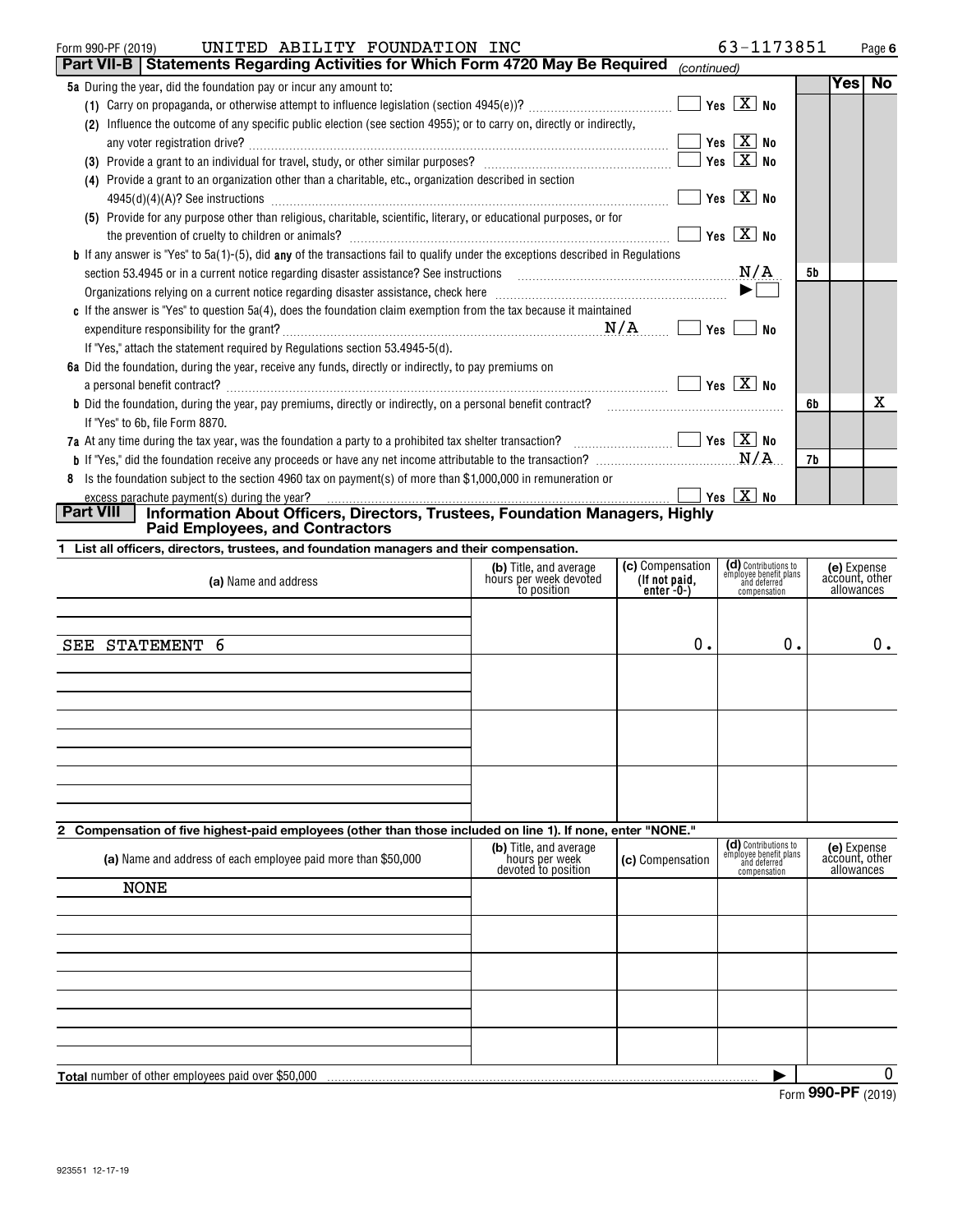| UNITED ABILITY FOUNDATION INC<br>Form 990-PF (2019)                                                                                             |                     | 63-1173851<br>Page 7 |
|-------------------------------------------------------------------------------------------------------------------------------------------------|---------------------|----------------------|
| <b>Part VIII</b><br>Information About Officers, Directors, Trustees, Foundation Managers, Highly<br>Paid Employees, and Contractors (continued) |                     |                      |
| 3 Five highest-paid independent contractors for professional services. If none, enter "NONE."                                                   |                     |                      |
| (a) Name and address of each person paid more than \$50,000                                                                                     | (b) Type of service | (c) Compensation     |
| <b>NONE</b>                                                                                                                                     |                     |                      |
|                                                                                                                                                 |                     |                      |
|                                                                                                                                                 |                     |                      |
|                                                                                                                                                 |                     |                      |
|                                                                                                                                                 |                     |                      |
|                                                                                                                                                 |                     |                      |
|                                                                                                                                                 |                     |                      |
|                                                                                                                                                 |                     |                      |
|                                                                                                                                                 |                     |                      |
|                                                                                                                                                 |                     | 0<br>▶               |
| Part IX-A   Summary of Direct Charitable Activities                                                                                             |                     |                      |
| List the foundation's four largest direct charitable activities during the tax year. Include relevant statistical information such as the       |                     |                      |
| number of organizations and other beneficiaries served, conferences convened, research papers produced, etc.                                    |                     | Expenses             |
| N/A<br>$\mathbf 1$                                                                                                                              |                     |                      |
|                                                                                                                                                 |                     |                      |
|                                                                                                                                                 |                     |                      |
| 2                                                                                                                                               |                     |                      |
|                                                                                                                                                 |                     |                      |
|                                                                                                                                                 |                     |                      |
| 3                                                                                                                                               |                     |                      |
|                                                                                                                                                 |                     |                      |
|                                                                                                                                                 |                     |                      |
|                                                                                                                                                 |                     |                      |
|                                                                                                                                                 |                     |                      |
| Part IX-B Summary of Program-Related Investments                                                                                                |                     |                      |
| Describe the two largest program-related investments made by the foundation during the tax year on lines 1 and 2.                               |                     | Amount               |
| N/A<br>1.                                                                                                                                       |                     |                      |
|                                                                                                                                                 |                     |                      |
|                                                                                                                                                 |                     |                      |
| 2                                                                                                                                               |                     |                      |
|                                                                                                                                                 |                     |                      |
| All other program-related investments. See instructions.                                                                                        |                     |                      |
| 3                                                                                                                                               |                     |                      |
|                                                                                                                                                 |                     |                      |
|                                                                                                                                                 |                     |                      |
|                                                                                                                                                 |                     |                      |
|                                                                                                                                                 |                     |                      |
|                                                                                                                                                 |                     |                      |
| Total. Add lines 1 through 3                                                                                                                    |                     | О.<br>000 DE         |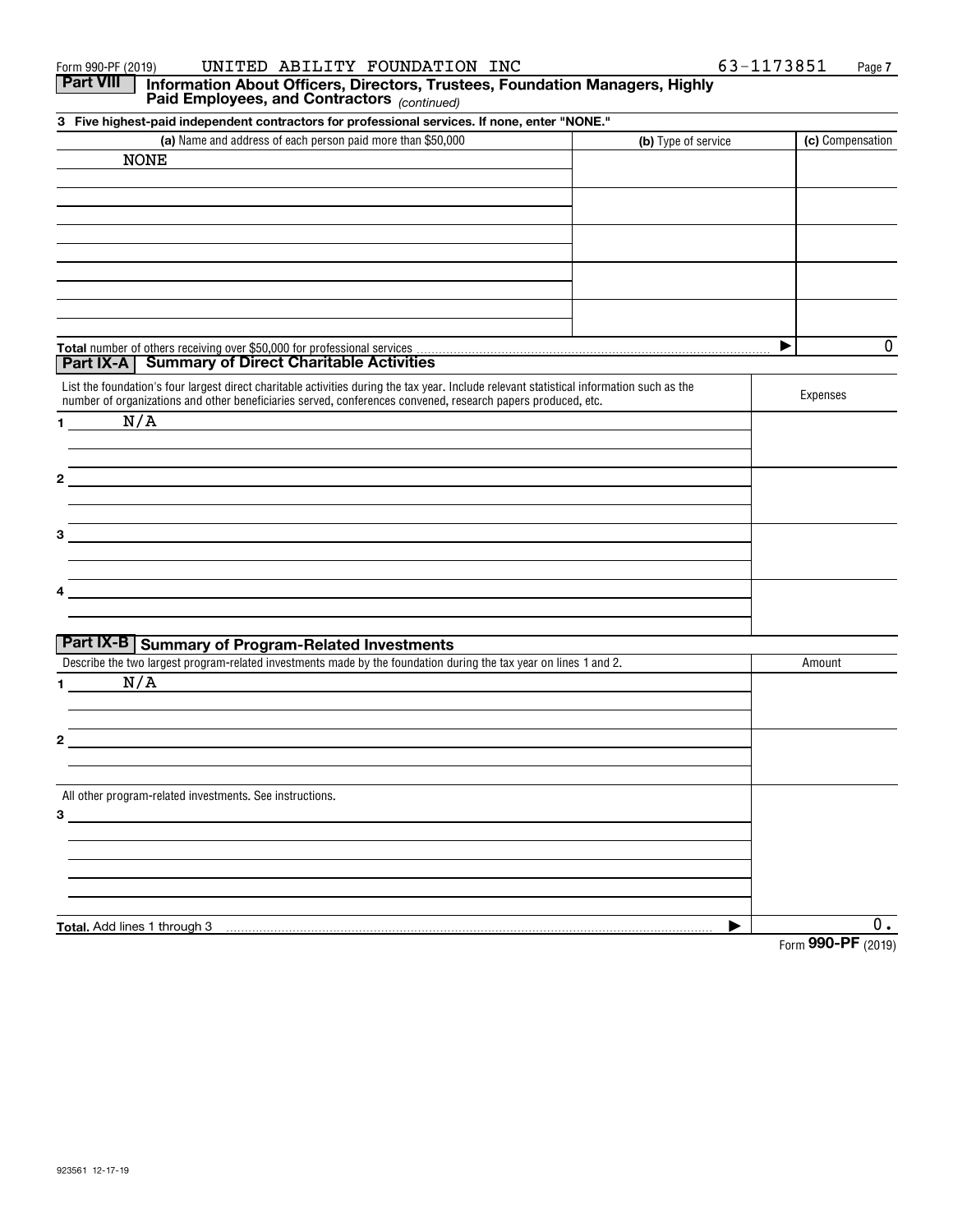| Form 990-PF (2019) |  | UNITED ABILITY FOUNDATION INC                                                                               | 63-1173851                                                                                                           | Page |
|--------------------|--|-------------------------------------------------------------------------------------------------------------|----------------------------------------------------------------------------------------------------------------------|------|
| <b>Part X</b>      |  |                                                                                                             | Minimum Investment Return (All domestic foundations must complete this part. Foreign foundations, see instructions.) |      |
|                    |  | Fair market value of assets not used (or held for use) directly in carrying out charitable, etc., purposes: |                                                                                                                      |      |

|                | Fair market value of assets not used (or held for use) directly in carrying out charitable, etc., purposes:                                                                                                                                                           |                |                          |
|----------------|-----------------------------------------------------------------------------------------------------------------------------------------------------------------------------------------------------------------------------------------------------------------------|----------------|--------------------------|
|                | a Average monthly fair market value of securities [111] match match match and a securities with the securities match and a securities and a securities and a securities and a securities and a securities and a securities are                                        | 1a             | 1,315,249.               |
| b              | Average of monthly cash balances<br>$\frac{1}{2}$ . The continuum continuum continuum continuum continuum continuum continuum continuum continuum continuum continuum continuum continuum continuum continuum continuum continuum continuum continuum continuum conti | 1b             | 104, 472.                |
| C              | Fair market value of all other assets manufactured and an annual contract of all other assets market value of all other assets                                                                                                                                        | 1c             |                          |
|                | Total (add lines 1a, b, and c) manufactured and contract the contract of the contract of the contract of the contract of the contract of the contract of the contract of the contract of the contract of the contract of the c                                        | 1d             | 1,419,721.               |
|                | e Reduction claimed for blockage or other factors reported on lines 1a and                                                                                                                                                                                            |                |                          |
|                | 0.                                                                                                                                                                                                                                                                    |                |                          |
| $\overline{2}$ |                                                                                                                                                                                                                                                                       | $\overline{2}$ | 0.                       |
| 3              | Subtract line 2 from line 1d <b>Machinese and Contract Contract Lines</b> and Table 1d (2011)                                                                                                                                                                         | 3              | 1,419,721.               |
| 4              |                                                                                                                                                                                                                                                                       | $\overline{4}$ | $\overline{21}$ , 296.   |
| 5              |                                                                                                                                                                                                                                                                       | 5              | $\overline{1,398,425}$ . |
| 6              | <b>Minimum investment return.</b> Enter 5% of line 5                                                                                                                                                                                                                  | 6              | 69,921.                  |
|                | <b>Part XI</b>   Distributable Amount (see instructions) (Section 4942(j)(3) and (j)(5) private operating foundations and certain                                                                                                                                     |                |                          |
|                | foreign organizations, check here $\blacktriangleright \Box$ and do not complete this part.)                                                                                                                                                                          |                |                          |
| 1              | Minimum investment return from Part X, line 6 [11] Martin Martin Martin Martin Martin Martin Martin Martin Mar                                                                                                                                                        | $\mathbf{1}$   | 69,921.                  |
| 2a             | 496.                                                                                                                                                                                                                                                                  |                |                          |
| b              |                                                                                                                                                                                                                                                                       |                |                          |
| C              |                                                                                                                                                                                                                                                                       | 2c             | 496.                     |
| 3              |                                                                                                                                                                                                                                                                       | 3              | 69,425.                  |
| 4              |                                                                                                                                                                                                                                                                       | 4              | 0.                       |
| 5              |                                                                                                                                                                                                                                                                       | 5              | 69,425.                  |
| 6              |                                                                                                                                                                                                                                                                       | 6              | 0.                       |
|                |                                                                                                                                                                                                                                                                       | $\overline{7}$ | 69,425.                  |
|                | <b>Part XII</b> Qualifying Distributions (see instructions)                                                                                                                                                                                                           |                |                          |
|                | Amounts paid (including administrative expenses) to accomplish charitable, etc., purposes:                                                                                                                                                                            |                |                          |
| a              | Expenses, contributions, gifts, etc. - total from Part I, column (d), line 26 [11] [11] content material contract material contract material contract material contract material contract material contract material contract                                         | 1a             | 69,354.                  |
| b              | Program-related investments - total from Part IX-B                                                                                                                                                                                                                    | 1 <sub>b</sub> | 0.                       |
| 2              |                                                                                                                                                                                                                                                                       | $\overline{2}$ |                          |
| 3              | Amounts set aside for specific charitable projects that satisfy the:                                                                                                                                                                                                  |                |                          |
| a              |                                                                                                                                                                                                                                                                       | 3a             |                          |
| b              |                                                                                                                                                                                                                                                                       | 3b             |                          |
| 4              |                                                                                                                                                                                                                                                                       | 4              | 69,354.                  |
| 5              | Foundations that qualify under section 4940(e) for the reduced rate of tax on net investment                                                                                                                                                                          |                |                          |
|                |                                                                                                                                                                                                                                                                       | 5              | 496.                     |
| 6              |                                                                                                                                                                                                                                                                       | 6              | 68,858.                  |
|                | Note: The amount on line 6 will be used in Part V, column (b), in subsequent years when calculating whether the foundation qualifies for the section                                                                                                                  |                |                          |
|                | 4940(e) reduction of tax in those years.                                                                                                                                                                                                                              |                |                          |

Form (2019) **990-PF**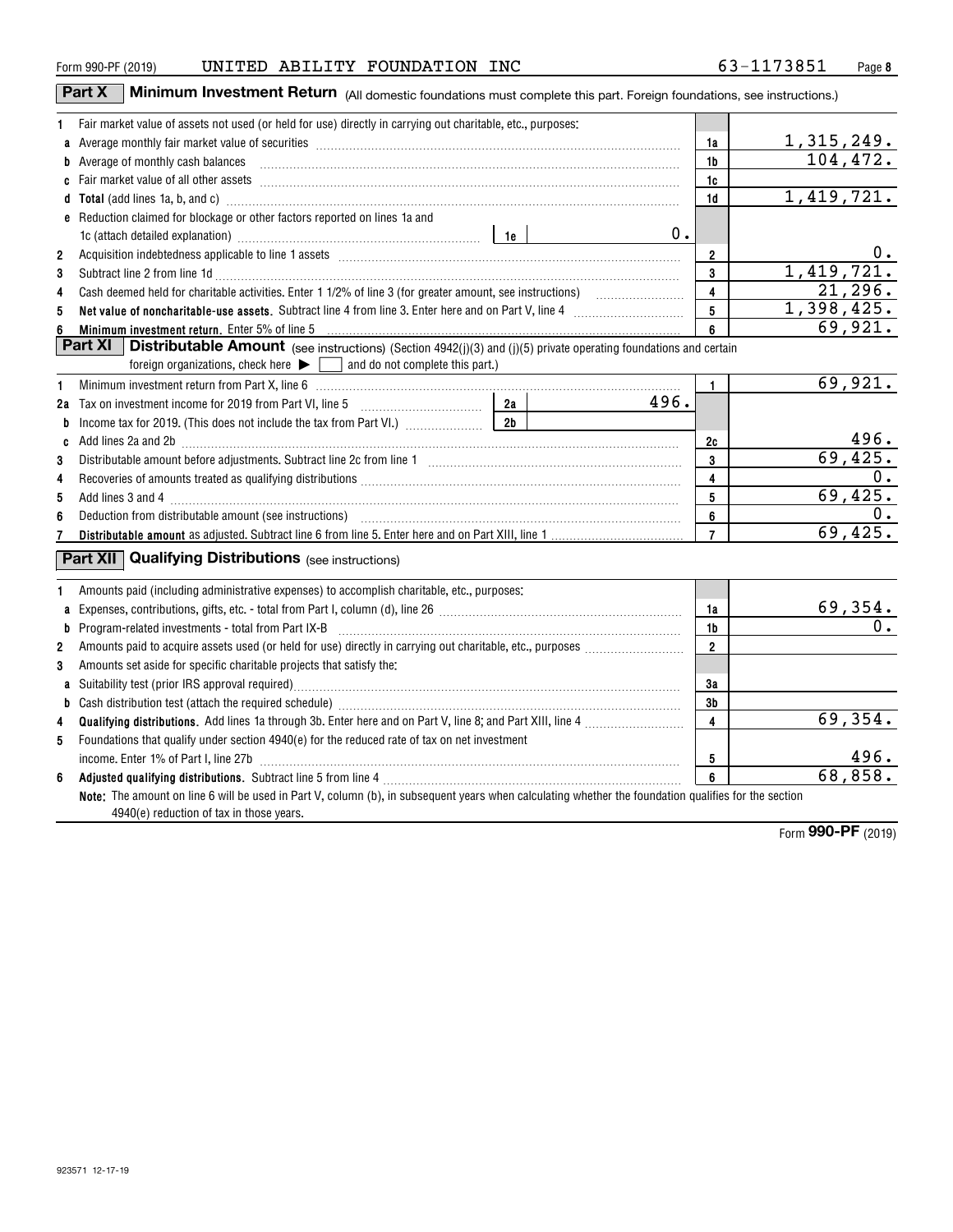# **Part XIII Undistributed Income** (see instructions)

|                                                                                                          | (a)<br>Corpus | (b)<br>Years prior to 2018 | (c)<br>2018 | (d)<br>2019 |
|----------------------------------------------------------------------------------------------------------|---------------|----------------------------|-------------|-------------|
| 1 Distributable amount for 2019 from Part XI,                                                            |               |                            |             |             |
|                                                                                                          |               |                            |             | 69,425.     |
| 2 Undistributed income, if any, as of the end of 2019:                                                   |               |                            |             |             |
|                                                                                                          |               |                            | 62,178.     |             |
| <b>b</b> Total for prior years:                                                                          |               |                            |             |             |
| 3 Excess distributions carryover, if any, to 2019:                                                       |               | 0.                         |             |             |
|                                                                                                          |               |                            |             |             |
| a From 2014                                                                                              |               |                            |             |             |
| <b>b</b> From 2015<br>.                                                                                  |               |                            |             |             |
| c From 2016<br>. L<br>d From 2017                                                                        |               |                            |             |             |
| . 1<br>e From 2018                                                                                       |               |                            |             |             |
| .                                                                                                        | 0.            |                            |             |             |
| 4 Qualifying distributions for 2019 from                                                                 |               |                            |             |             |
| Part XII, line 4: $\triangleright$ \$<br>69,354.                                                         |               |                            |             |             |
| a Applied to 2018, but not more than line 2a                                                             |               |                            | 62,178.     |             |
| <b>b</b> Applied to undistributed income of prior                                                        |               |                            |             |             |
| years (Election required - see instructions)                                                             |               | 0.                         |             |             |
| c Treated as distributions out of corpus                                                                 |               |                            |             |             |
| (Election required - see instructions)<br>.                                                              | 0.            |                            |             |             |
| d Applied to 2019 distributable amount<br>1.1.1.1.1.1.1                                                  |               |                            |             | 7,176.      |
| e Remaining amount distributed out of corpus                                                             | 0.            |                            |             |             |
| 5 Excess distributions carryover applied to 2019<br>(If an amount appears in column (d), the same amount | 0.            |                            |             | 0.          |
| 6 Enter the net total of each column as<br>indicated below;                                              |               |                            |             |             |
| <b>a</b> Corpus. Add lines 3f, 4c, and 4e. Subtract line 5                                               | 0.            |                            |             |             |
| <b>b</b> Prior years' undistributed income. Subtract                                                     |               |                            |             |             |
| line 4b from line 2b                                                                                     |               | 0.                         |             |             |
| c Enter the amount of prior years'                                                                       |               |                            |             |             |
| undistributed income for which a notice of                                                               |               |                            |             |             |
| deficiency has been issued, or on which<br>the section 4942(a) tax has been previously                   |               |                            |             |             |
| assessed                                                                                                 |               | 0.                         |             |             |
| d Subtract line 6c from line 6b. Taxable                                                                 |               |                            |             |             |
|                                                                                                          |               | 0.                         |             |             |
| e Undistributed income for 2018. Subtract line                                                           |               |                            |             |             |
| 4a from line 2a. Taxable amount - see instr.                                                             |               |                            | 0.          |             |
| f Undistributed income for 2019. Subtract                                                                |               |                            |             |             |
| lines 4d and 5 from line 1. This amount must                                                             |               |                            |             |             |
|                                                                                                          |               |                            |             | 62,249.     |
| 7 Amounts treated as distributions out of                                                                |               |                            |             |             |
| corpus to satisfy requirements imposed by                                                                |               |                            |             |             |
| section 170(b)(1)(F) or 4942(g)(3) (Election                                                             |               |                            |             |             |
| may be required - see instructions)                                                                      | 0.            |                            |             |             |
| Excess distributions carryover from 2014<br>8                                                            |               |                            |             |             |
| not applied on line 5 or line 7                                                                          | 0.            |                            |             |             |
| 9 Excess distributions carryover to 2020.                                                                | 0.            |                            |             |             |
| Subtract lines 7 and 8 from line 6a<br>a a bhailtean<br>10 Analysis of line 9:                           |               |                            |             |             |
| a Excess from 2015 $\ldots$                                                                              |               |                            |             |             |
| <b>b</b> Excess from 2016 $\ldots$                                                                       |               |                            |             |             |
| c Excess from 2017 $\ldots$                                                                              |               |                            |             |             |
| <b>d</b> Excess from 2018 $\ldots$                                                                       |               |                            |             |             |
| e Excess from 2019.                                                                                      |               |                            |             |             |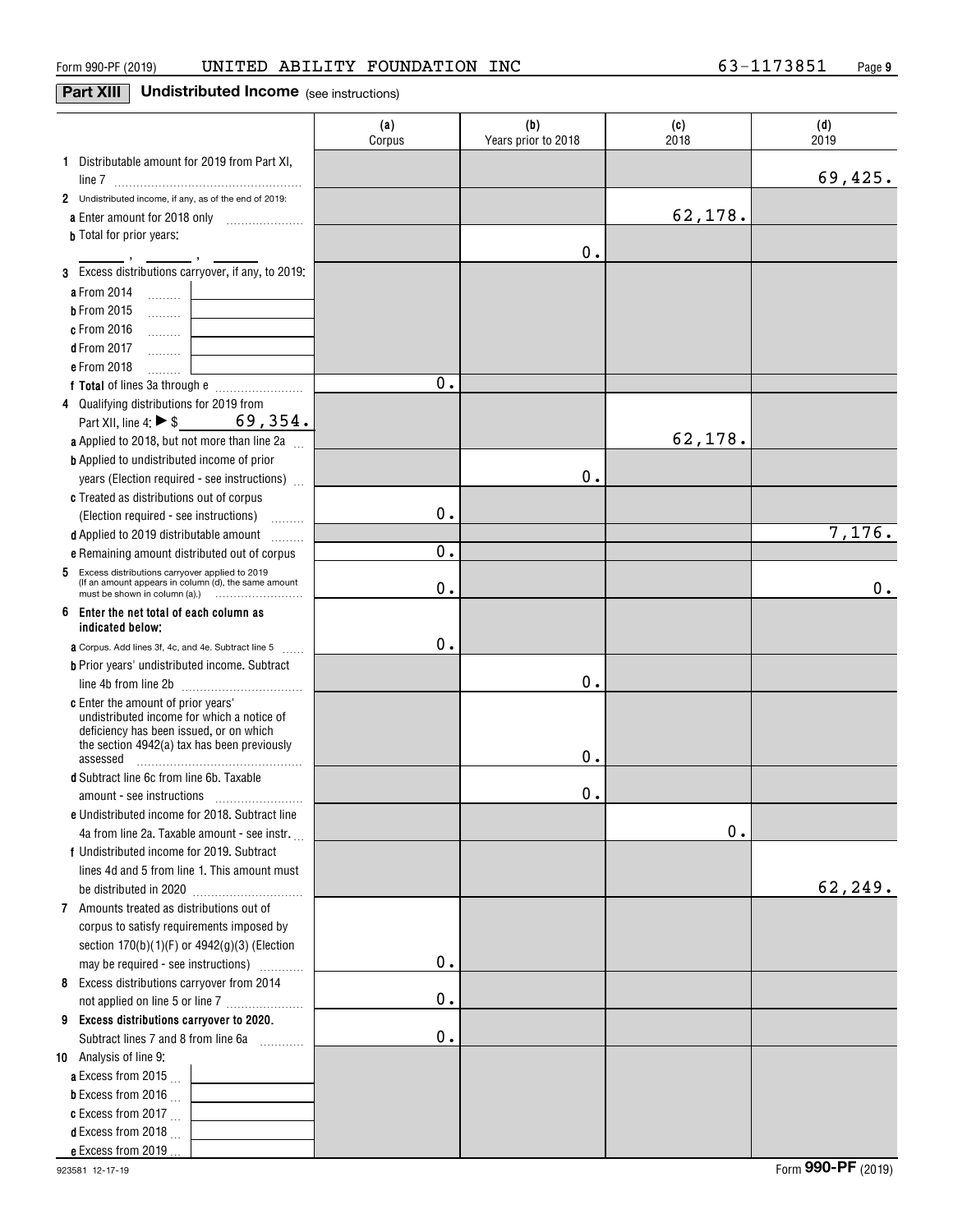| Form 990-PF (2019)                                                                                           | UNITED ABILITY FOUNDATION INC |            |               | 63-1173851                                                                                         | Page 10    |
|--------------------------------------------------------------------------------------------------------------|-------------------------------|------------|---------------|----------------------------------------------------------------------------------------------------|------------|
| <b>Part XIV   Private Operating Foundations</b> (see instructions and Part VII-A, question 9)                |                               |            |               | N/A                                                                                                |            |
| <b>1</b> a If the foundation has received a ruling or determination letter that it is a private operating    |                               |            |               |                                                                                                    |            |
| foundation, and the ruling is effective for 2019, enter the date of the ruling                               |                               |            | ▶             |                                                                                                    |            |
| <b>b</b> Check box to indicate whether the foundation is a private operating foundation described in section |                               |            |               | $4942(i)(3)$ or                                                                                    | 4942(i)(5) |
| 2 a Enter the lesser of the adjusted net                                                                     | Tax year                      |            | Prior 3 years |                                                                                                    |            |
| income from Part I or the minimum                                                                            | (a) 2019                      | $(b)$ 2018 | $(c)$ 2017    | $(d)$ 2016                                                                                         | (e) Total  |
| investment return from Part X for                                                                            |                               |            |               |                                                                                                    |            |
|                                                                                                              |                               |            |               |                                                                                                    |            |
|                                                                                                              |                               |            |               |                                                                                                    |            |
| c Qualifying distributions from Part XII,                                                                    |                               |            |               |                                                                                                    |            |
| line 4, for each year listed                                                                                 |                               |            |               |                                                                                                    |            |
| <b>d</b> Amounts included in line 2c not                                                                     |                               |            |               |                                                                                                    |            |
| used directly for active conduct of                                                                          |                               |            |               |                                                                                                    |            |
| exempt activities                                                                                            |                               |            |               |                                                                                                    |            |
| e Qualifying distributions made directly                                                                     |                               |            |               |                                                                                                    |            |
| for active conduct of exempt activities.                                                                     |                               |            |               |                                                                                                    |            |
| Subtract line 2d from line 2c                                                                                |                               |            |               |                                                                                                    |            |
| Complete 3a, b, or c for the<br>3                                                                            |                               |            |               |                                                                                                    |            |
| alternative test relied upon:<br><b>a</b> "Assets" alternative test - enter:                                 |                               |            |               |                                                                                                    |            |
| (1) Value of all assets                                                                                      |                               |            |               |                                                                                                    |            |
| (2) Value of assets qualifying                                                                               |                               |            |               |                                                                                                    |            |
| under section $4942(j)(3)(B)(i)$                                                                             |                               |            |               |                                                                                                    |            |
| <b>b</b> "Endowment" alternative test - enter                                                                |                               |            |               |                                                                                                    |            |
| 2/3 of minimum investment return<br>shown in Part X, line 6, for each year                                   |                               |            |               |                                                                                                    |            |
|                                                                                                              |                               |            |               |                                                                                                    |            |
| c "Support" alternative test - enter:                                                                        |                               |            |               |                                                                                                    |            |
| (1) Total support other than gross                                                                           |                               |            |               |                                                                                                    |            |
| investment income (interest,<br>dividends, rents, payments on                                                |                               |            |               |                                                                                                    |            |
| securities loans (section                                                                                    |                               |            |               |                                                                                                    |            |
| $512(a)(5)$ , or royalties)                                                                                  |                               |            |               |                                                                                                    |            |
| (2) Support from general public                                                                              |                               |            |               |                                                                                                    |            |
| and 5 or more exempt<br>organizations as provided in                                                         |                               |            |               |                                                                                                    |            |
| section $4942(j)(3)(B)(iii)$                                                                                 |                               |            |               |                                                                                                    |            |
| (3) Largest amount of support from                                                                           |                               |            |               |                                                                                                    |            |
| an exempt organization                                                                                       |                               |            |               |                                                                                                    |            |
| (4) Gross investment income                                                                                  |                               |            |               |                                                                                                    |            |
| <b>Part XV</b>                                                                                               |                               |            |               | Supplementary Information (Complete this part only if the foundation had \$5,000 or more in assets |            |
| at any time during the year-see instructions.)                                                               |                               |            |               |                                                                                                    |            |

### **1Information Regarding Foundation Managers:**

**a**List any managers of the foundation who have contributed more than 2% of the total contributions received by the foundation before the close of any tax year (but only if they have contributed more than \$5,000). (See section 507(d)(2).)

## NONE

**b**List any managers of the foundation who own 10% or more of the stock of a corporation (or an equally large portion of the ownership of a partnership or other entity) of which the foundation has a 10% or greater interest.

### NONE

**2Information Regarding Contribution, Grant, Gift, Loan, Scholarship, etc., Programs:**

Check here  $\blacktriangleright\boxed{\textbf{X}}$  if the foundation only makes contributions to preselected charitable organizations and does not accept unsolicited requests for funds. If the foundation makes gifts, grants, etc., to individuals or organizations under other conditions, complete items 2a, b, c, and d.

**a**The name, address, and telephone number or email address of the person to whom applications should be addressed:

**b**The form in which applications should be submitted and information and materials they should include:

**c**Any submission deadlines:

**d** Any restrictions or limitations on awards, such as by geographical areas, charitable fields, kinds of institutions, or other factors: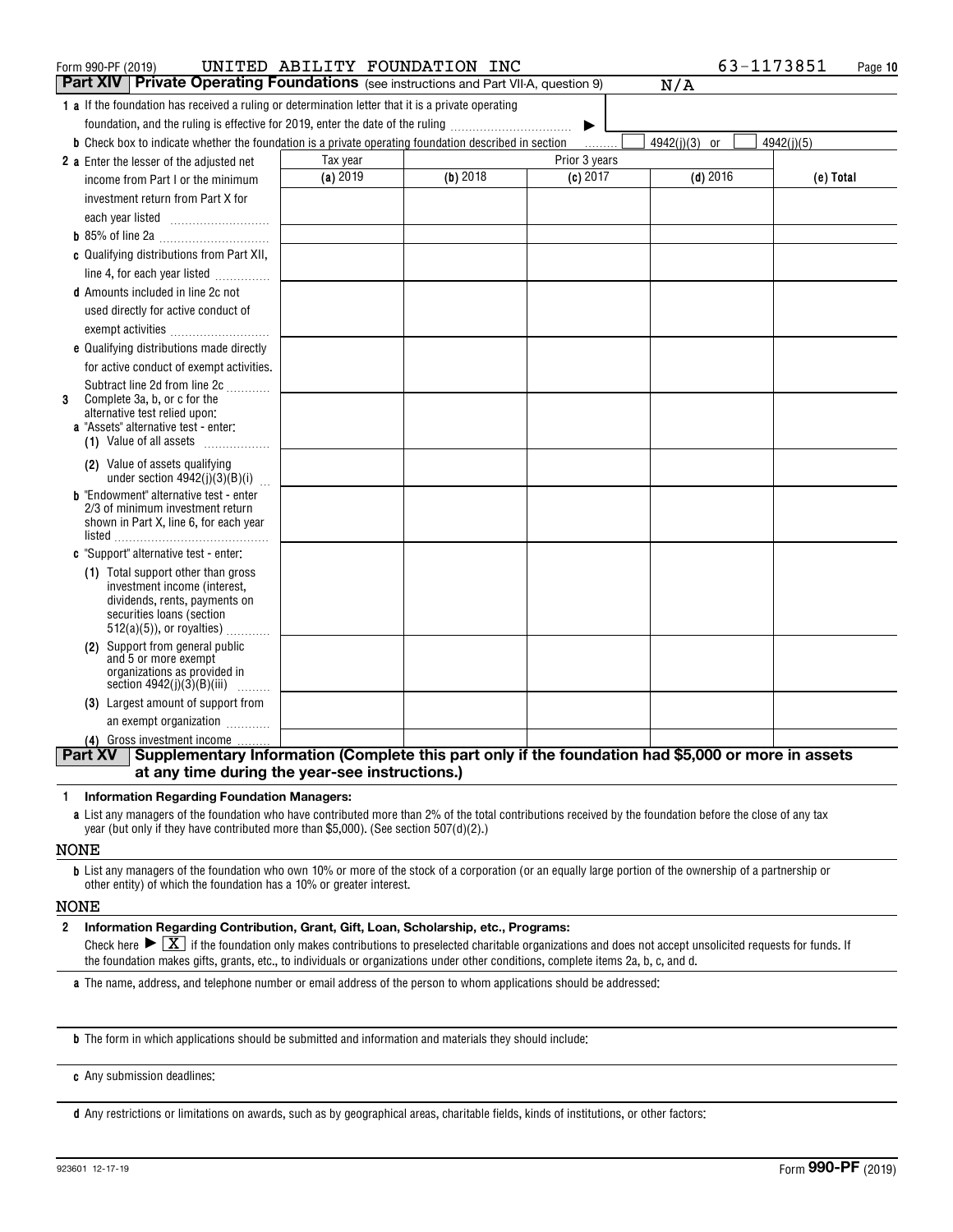|  | Form 990-PF (201 |  |
|--|------------------|--|
|--|------------------|--|

 $_{\rm Form}$ 990-PF (2019) UNITED ABILITY FOUNDATION INC 6 3-1173851 Page UNITED ABILITY FOUNDATION INC 63-1173851

| <b>Part XV</b><br>Supplementary Information (continued)                                     |                                                                                                                    |                         |                                                                                                         |                           |  |
|---------------------------------------------------------------------------------------------|--------------------------------------------------------------------------------------------------------------------|-------------------------|---------------------------------------------------------------------------------------------------------|---------------------------|--|
| $3^{\circ}$<br>Grants and Contributions Paid During the Year or Approved for Future Payment |                                                                                                                    |                         |                                                                                                         |                           |  |
| Recipient<br>Name and address (home or business)                                            | If recipient is an individual,<br>show any relationship to<br>any foundation manager<br>or substantial contributor | Foundation<br>status of | Purpose of grant or<br>contribution<br>$\star\star$                                                     | Amount                    |  |
|                                                                                             |                                                                                                                    | recipient               |                                                                                                         |                           |  |
| a Paid during the year                                                                      |                                                                                                                    |                         |                                                                                                         |                           |  |
| UNITED ABILITY, INC.<br>100 OSLO CIRCLE<br>BIRMINGHAM, AL 35211                             | RELATED<br><b>DRGANIZATION</b>                                                                                     |                         | PUBLIC CHARITY TO FURTHER UNITED<br>ABILITY'S MISSION - TO<br>PROVIDE INNOVATIVE<br>SERVICES CONNECTING |                           |  |
|                                                                                             |                                                                                                                    |                         |                                                                                                         |                           |  |
|                                                                                             |                                                                                                                    |                         | PEOPLE WITH                                                                                             | 67, 178.                  |  |
|                                                                                             |                                                                                                                    |                         |                                                                                                         |                           |  |
|                                                                                             |                                                                                                                    |                         |                                                                                                         |                           |  |
|                                                                                             |                                                                                                                    |                         |                                                                                                         |                           |  |
|                                                                                             |                                                                                                                    |                         |                                                                                                         |                           |  |
|                                                                                             |                                                                                                                    |                         |                                                                                                         |                           |  |
|                                                                                             |                                                                                                                    |                         |                                                                                                         |                           |  |
|                                                                                             |                                                                                                                    |                         |                                                                                                         |                           |  |
|                                                                                             |                                                                                                                    |                         |                                                                                                         |                           |  |
|                                                                                             |                                                                                                                    |                         |                                                                                                         |                           |  |
|                                                                                             |                                                                                                                    |                         |                                                                                                         |                           |  |
|                                                                                             |                                                                                                                    |                         |                                                                                                         |                           |  |
|                                                                                             |                                                                                                                    |                         |                                                                                                         |                           |  |
|                                                                                             |                                                                                                                    |                         |                                                                                                         |                           |  |
|                                                                                             |                                                                                                                    |                         |                                                                                                         |                           |  |
|                                                                                             |                                                                                                                    |                         |                                                                                                         |                           |  |
|                                                                                             |                                                                                                                    |                         |                                                                                                         |                           |  |
|                                                                                             |                                                                                                                    |                         |                                                                                                         |                           |  |
|                                                                                             |                                                                                                                    |                         |                                                                                                         |                           |  |
|                                                                                             |                                                                                                                    |                         |                                                                                                         |                           |  |
|                                                                                             |                                                                                                                    |                         |                                                                                                         |                           |  |
|                                                                                             |                                                                                                                    |                         |                                                                                                         |                           |  |
| <b>Total</b>                                                                                |                                                                                                                    |                         | $\blacktriangleright$ 3a                                                                                | 67, 178.                  |  |
| <b>b</b> Approved for future payment                                                        |                                                                                                                    |                         |                                                                                                         |                           |  |
|                                                                                             |                                                                                                                    |                         |                                                                                                         |                           |  |
| <b>NONE</b>                                                                                 |                                                                                                                    |                         |                                                                                                         |                           |  |
|                                                                                             |                                                                                                                    |                         |                                                                                                         |                           |  |
|                                                                                             |                                                                                                                    |                         |                                                                                                         |                           |  |
|                                                                                             |                                                                                                                    |                         |                                                                                                         |                           |  |
|                                                                                             |                                                                                                                    |                         |                                                                                                         |                           |  |
|                                                                                             |                                                                                                                    |                         |                                                                                                         |                           |  |
|                                                                                             |                                                                                                                    |                         |                                                                                                         |                           |  |
|                                                                                             |                                                                                                                    |                         |                                                                                                         |                           |  |
|                                                                                             |                                                                                                                    |                         |                                                                                                         |                           |  |
|                                                                                             |                                                                                                                    |                         |                                                                                                         |                           |  |
|                                                                                             |                                                                                                                    |                         |                                                                                                         |                           |  |
|                                                                                             |                                                                                                                    |                         |                                                                                                         |                           |  |
|                                                                                             |                                                                                                                    |                         |                                                                                                         |                           |  |
|                                                                                             |                                                                                                                    |                         |                                                                                                         |                           |  |
|                                                                                             |                                                                                                                    |                         |                                                                                                         |                           |  |
| Total                                                                                       |                                                                                                                    |                         | $\triangleright$ 3b                                                                                     | $\overline{\mathbf{0}}$ . |  |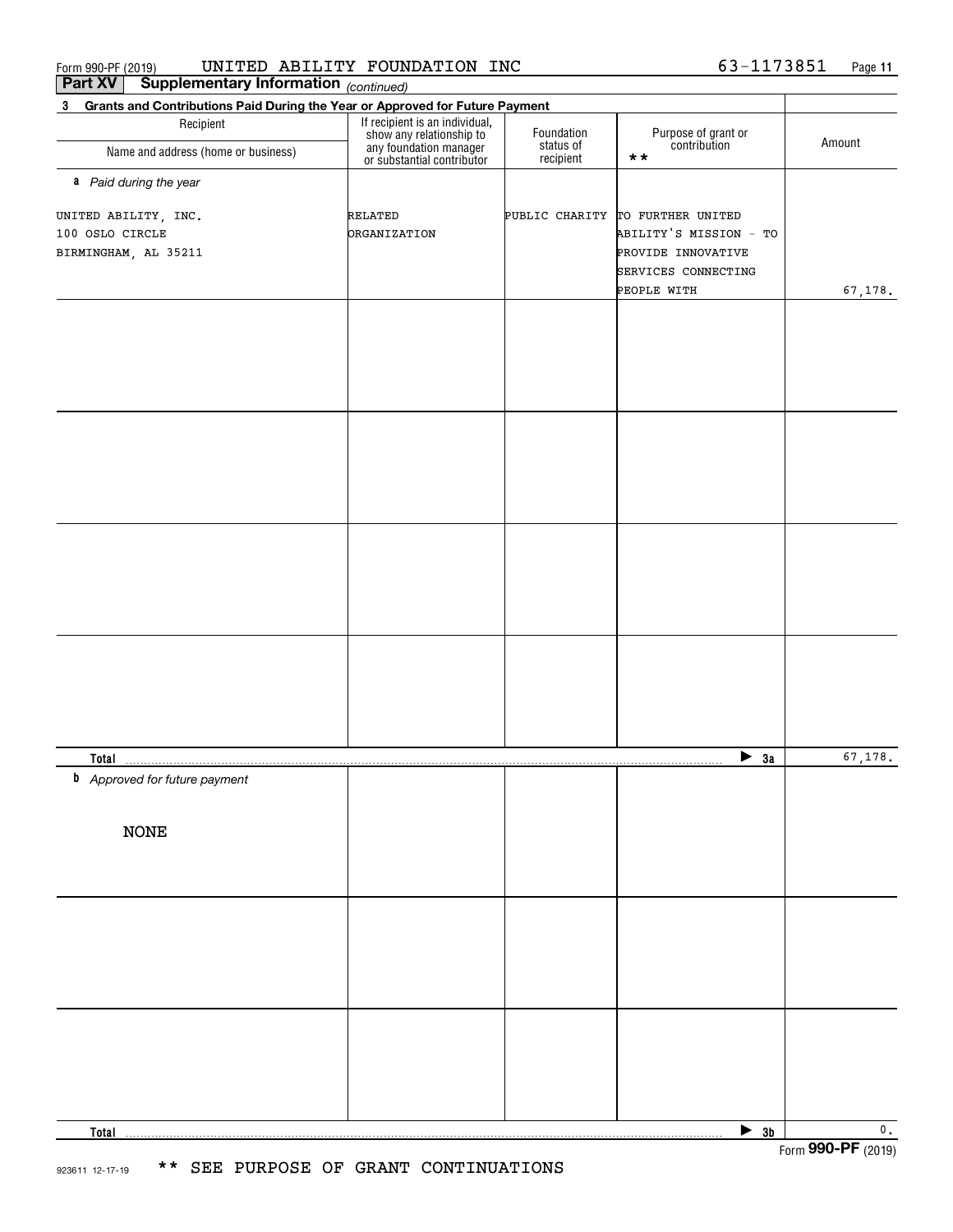# **Part XVI-A Analysis of Income-Producing Activities**

| Enter gross amounts unless otherwise indicated.                                                                                                       |                 | Unrelated business income |              | Excluded by section 512, 513, or 514 | (e)               |
|-------------------------------------------------------------------------------------------------------------------------------------------------------|-----------------|---------------------------|--------------|--------------------------------------|-------------------|
|                                                                                                                                                       | (a)<br>Business | (b)                       | Exclu-       | (d)                                  | Related or exempt |
| 1 Program service revenue:                                                                                                                            | code            | Amount                    | sion<br>code | Amount                               | function income   |
| a<br><u> Alexandria de la contrada de la contrada de la contrada de la contrada de la contrada de la contrada de la c</u>                             |                 |                           |              |                                      |                   |
| b<br><u> 1989 - Johann Barn, mars eta bainar eta idazlea (h. 1989).</u>                                                                               |                 |                           |              |                                      |                   |
| C<br><u> 1989 - Johann Barn, amerikansk politiker (d. 1989)</u>                                                                                       |                 |                           |              |                                      |                   |
| d<br><u> 1980 - Johann Stoff, fransk politik (d. 1980)</u>                                                                                            |                 |                           |              |                                      |                   |
| <u> 1989 - Johann Barn, mars et al. (b. 1989)</u>                                                                                                     |                 |                           |              |                                      |                   |
|                                                                                                                                                       |                 |                           |              |                                      |                   |
| Fees and contracts from government agencies<br>g                                                                                                      |                 |                           |              |                                      |                   |
|                                                                                                                                                       |                 |                           |              |                                      |                   |
| 3 Interest on savings and temporary cash                                                                                                              |                 |                           |              |                                      |                   |
|                                                                                                                                                       |                 |                           |              |                                      |                   |
| 4 Dividends and interest from securities                                                                                                              |                 |                           | 14           | 34,492.                              |                   |
| 5 Net rental income or (loss) from real estate:                                                                                                       |                 |                           |              |                                      |                   |
| a Debt-financed property [11] [11] Debt-financed property                                                                                             |                 |                           |              |                                      |                   |
|                                                                                                                                                       |                 |                           |              |                                      |                   |
| 6 Net rental income or (loss) from personal                                                                                                           |                 |                           |              |                                      |                   |
|                                                                                                                                                       |                 |                           |              |                                      |                   |
|                                                                                                                                                       |                 |                           | 14           |                                      |                   |
| 8 Gain or (loss) from sales of assets other                                                                                                           |                 |                           |              |                                      |                   |
|                                                                                                                                                       |                 |                           | 18           | 20,337.                              |                   |
|                                                                                                                                                       |                 |                           |              |                                      |                   |
| 10 Gross profit or (loss) from sales of inventory <i></i>                                                                                             |                 |                           |              |                                      |                   |
| 11 Other revenue:                                                                                                                                     |                 |                           |              |                                      |                   |
| <u> 1989 - Johann Barn, fransk politik amerikansk politik (d. 1989)</u>                                                                               |                 |                           |              |                                      |                   |
| b<br><u> 1989 - Johann Stein, fransk politik (d. 1989)</u>                                                                                            |                 |                           |              |                                      |                   |
| C<br><u> 1989 - Johann Barn, fransk politik (d. 1989)</u>                                                                                             |                 |                           |              |                                      |                   |
| <u> 1989 - Johann Barn, mars and de Brasilian (b. 1989)</u>                                                                                           |                 |                           |              |                                      |                   |
|                                                                                                                                                       |                 |                           |              |                                      |                   |
|                                                                                                                                                       |                 | $\overline{0}$ .          |              | 54,829.                              | 0.                |
|                                                                                                                                                       |                 |                           |              |                                      | 54,829.           |
| (See worksheet in line 13 instructions to verify calculations.)                                                                                       |                 |                           |              |                                      |                   |
| Part XVI-B<br>Relationship of Activities to the Accomplishment of Exempt Purposes                                                                     |                 |                           |              |                                      |                   |
|                                                                                                                                                       |                 |                           |              |                                      |                   |
| Explain below how each activity for which income is reported in column (e) of Part XVI-A contributed importantly to the accomplishment of<br>Line No. |                 |                           |              |                                      |                   |
| the foundation's exempt purposes (other than by providing funds for such purposes).<br>$\blacktriangledown$                                           |                 |                           |              |                                      |                   |
|                                                                                                                                                       |                 |                           |              |                                      |                   |
|                                                                                                                                                       |                 |                           |              |                                      |                   |
|                                                                                                                                                       |                 |                           |              |                                      |                   |
|                                                                                                                                                       |                 |                           |              |                                      |                   |
|                                                                                                                                                       |                 |                           |              |                                      |                   |
|                                                                                                                                                       |                 |                           |              |                                      |                   |
|                                                                                                                                                       |                 |                           |              |                                      |                   |
|                                                                                                                                                       |                 |                           |              |                                      |                   |
|                                                                                                                                                       |                 |                           |              |                                      |                   |
|                                                                                                                                                       |                 |                           |              |                                      |                   |
|                                                                                                                                                       |                 |                           |              |                                      |                   |
|                                                                                                                                                       |                 |                           |              |                                      |                   |
|                                                                                                                                                       |                 |                           |              |                                      |                   |
|                                                                                                                                                       |                 |                           |              |                                      |                   |
|                                                                                                                                                       |                 |                           |              |                                      |                   |
|                                                                                                                                                       |                 |                           |              |                                      |                   |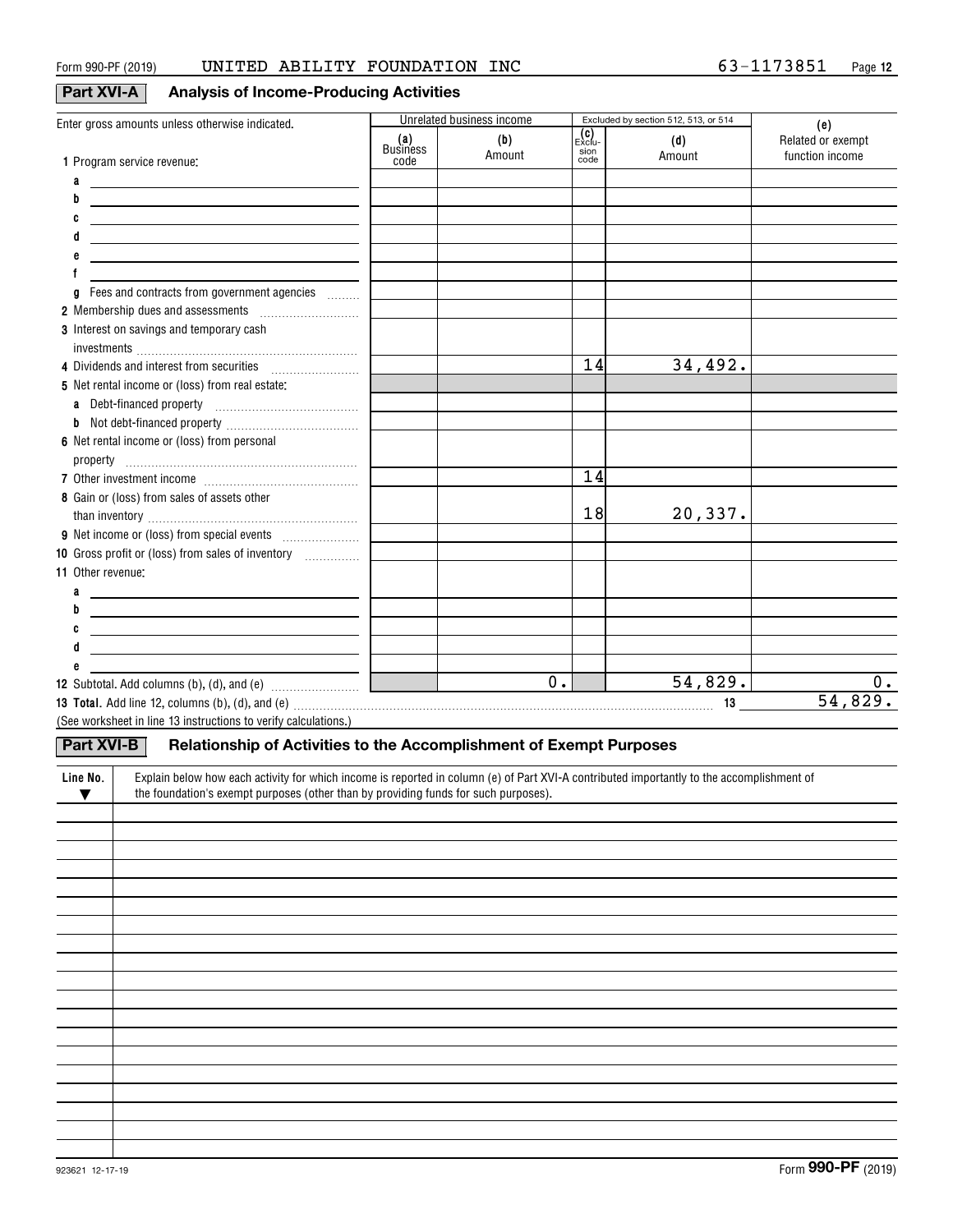| UNITED ABILITY FOUNDATION INC<br>Form 990-PF (2019)                                                                                                                                                                                   | 63-1173851 |      | Page 13 |
|---------------------------------------------------------------------------------------------------------------------------------------------------------------------------------------------------------------------------------------|------------|------|---------|
| Part XVII<br>Information Regarding Transfers to and Transactions and Relationships With Noncharitable                                                                                                                                 |            |      |         |
| <b>Exempt Organizations</b>                                                                                                                                                                                                           |            |      |         |
| Did the organization directly or indirectly engage in any of the following with any other organization described in section 501(c)                                                                                                    |            | Yes⊺ | No.     |
| (other than section $501(c)(3)$ organizations) or in section 527, relating to political organizations?                                                                                                                                |            |      |         |
| a Transfers from the reporting foundation to a noncharitable exempt organization of:                                                                                                                                                  |            |      |         |
| $(1)$ Cash                                                                                                                                                                                                                            | 1a(1)      |      | х       |
|                                                                                                                                                                                                                                       | 1a(2)      |      | х       |
| <b>b</b> Other transactions:                                                                                                                                                                                                          |            |      |         |
|                                                                                                                                                                                                                                       | 1b(1)      |      | х       |
| Purchases of assets from a noncharitable exempt organization [11] manufacture manufacture contraction and annufacture manufacture exempt organization [11] manufacture manufacture exempt or game in the contract of the set o<br>(2) | 1b(2)      |      | х       |
| (3)                                                                                                                                                                                                                                   | 1b(3)      |      | х       |
|                                                                                                                                                                                                                                       | 1b(4)      |      | х       |
| Loans or loan guarantees encourance and an account of the contract of the contract of the contract of the contract of the contract of the contract of the contract of the contract of the contract of the contract of the cont<br>(5) | 1b(5)      |      | х       |
| (6) Performance of services or membership or fundraising solicitations                                                                                                                                                                | 1b(6)      |      | х       |
|                                                                                                                                                                                                                                       | 1c         |      | x       |
|                                                                                                                                                                                                                                       |            |      |         |

**d** If the answer to any of the above is "Yes," complete the following schedule. Column (b) should always show the fair market value of the goods, other assets, column **(d)** the value of the goods, other assets, or services received. or services given by the reporting foundation. If the foundation received less than fair market value in any transaction or sharing arrangement, show in

| $(a)$ Line no.              | (b) Amount involved                                                                                                                                                                                                                                                                                                       | (c) Name of noncharitable exempt organization |                      |                          |       | $(d)$ Description of transfers, transactions, and sharing arrangements |                                 |                                                                                                                      |  |
|-----------------------------|---------------------------------------------------------------------------------------------------------------------------------------------------------------------------------------------------------------------------------------------------------------------------------------------------------------------------|-----------------------------------------------|----------------------|--------------------------|-------|------------------------------------------------------------------------|---------------------------------|----------------------------------------------------------------------------------------------------------------------|--|
|                             |                                                                                                                                                                                                                                                                                                                           |                                               | N/A                  |                          |       |                                                                        |                                 |                                                                                                                      |  |
|                             |                                                                                                                                                                                                                                                                                                                           |                                               |                      |                          |       |                                                                        |                                 |                                                                                                                      |  |
|                             |                                                                                                                                                                                                                                                                                                                           |                                               |                      |                          |       |                                                                        |                                 |                                                                                                                      |  |
|                             |                                                                                                                                                                                                                                                                                                                           |                                               |                      |                          |       |                                                                        |                                 |                                                                                                                      |  |
|                             |                                                                                                                                                                                                                                                                                                                           |                                               |                      |                          |       |                                                                        |                                 |                                                                                                                      |  |
|                             |                                                                                                                                                                                                                                                                                                                           |                                               |                      |                          |       |                                                                        |                                 |                                                                                                                      |  |
|                             |                                                                                                                                                                                                                                                                                                                           |                                               |                      |                          |       |                                                                        |                                 |                                                                                                                      |  |
|                             |                                                                                                                                                                                                                                                                                                                           |                                               |                      |                          |       |                                                                        |                                 |                                                                                                                      |  |
|                             |                                                                                                                                                                                                                                                                                                                           |                                               |                      |                          |       |                                                                        |                                 |                                                                                                                      |  |
|                             |                                                                                                                                                                                                                                                                                                                           |                                               |                      |                          |       |                                                                        |                                 |                                                                                                                      |  |
|                             |                                                                                                                                                                                                                                                                                                                           |                                               |                      |                          |       |                                                                        |                                 |                                                                                                                      |  |
|                             |                                                                                                                                                                                                                                                                                                                           |                                               |                      |                          |       |                                                                        |                                 |                                                                                                                      |  |
|                             |                                                                                                                                                                                                                                                                                                                           |                                               |                      |                          |       |                                                                        |                                 |                                                                                                                      |  |
|                             |                                                                                                                                                                                                                                                                                                                           |                                               |                      |                          |       |                                                                        |                                 |                                                                                                                      |  |
|                             | 2a Is the foundation directly or indirectly affiliated with, or related to, one or more tax-exempt organizations described<br><b>b</b> If "Yes," complete the following schedule.<br>(a) Name of organization                                                                                                             |                                               |                      | (b) Type of organization |       |                                                                        | (c) Description of relationship | $\overline{X}$ No<br>Yes                                                                                             |  |
|                             | N/A                                                                                                                                                                                                                                                                                                                       |                                               |                      |                          |       |                                                                        |                                 |                                                                                                                      |  |
|                             |                                                                                                                                                                                                                                                                                                                           |                                               |                      |                          |       |                                                                        |                                 |                                                                                                                      |  |
|                             |                                                                                                                                                                                                                                                                                                                           |                                               |                      |                          |       |                                                                        |                                 |                                                                                                                      |  |
|                             |                                                                                                                                                                                                                                                                                                                           |                                               |                      |                          |       |                                                                        |                                 |                                                                                                                      |  |
|                             |                                                                                                                                                                                                                                                                                                                           |                                               |                      |                          |       |                                                                        |                                 |                                                                                                                      |  |
| Sign<br>Here                | Under penalties of perjury, I declare that I have examined this return, including accompanying schedules and statements, and to the best of my knowledge<br>and belief, it is true, correct, and complete. Declaration of preparer (other than taxpayer) is based on all information of which preparer has any knowledge. |                                               |                      |                          |       |                                                                        | INTERMIN CEO                    | May the IRS discuss this<br>return with the preparer<br>shown below? See instr.<br>$\overline{\text{X}}$   Yes<br>No |  |
|                             | Signature of officer or trustee                                                                                                                                                                                                                                                                                           |                                               | Date                 |                          | Title |                                                                        |                                 |                                                                                                                      |  |
|                             | Print/Type preparer's name                                                                                                                                                                                                                                                                                                |                                               | Preparer's signature |                          |       | Date                                                                   | Check<br>if<br>self-employed    | PTIN                                                                                                                 |  |
| Paid                        | <b>JESSICA WOODS</b>                                                                                                                                                                                                                                                                                                      |                                               |                      |                          |       | 03/01/21                                                               |                                 | P02351080                                                                                                            |  |
| Preparer<br><b>Use Only</b> | Firm's name FHALEY & WOODS, LLP                                                                                                                                                                                                                                                                                           |                                               |                      |                          |       |                                                                        |                                 | Firm's EIN $\rightarrow 84-4049075$                                                                                  |  |
|                             | Firm's address > 4220 CAHABA HEIGHTS COURT                                                                                                                                                                                                                                                                                |                                               |                      |                          |       |                                                                        |                                 |                                                                                                                      |  |

BIRMINGHAM, AL 35243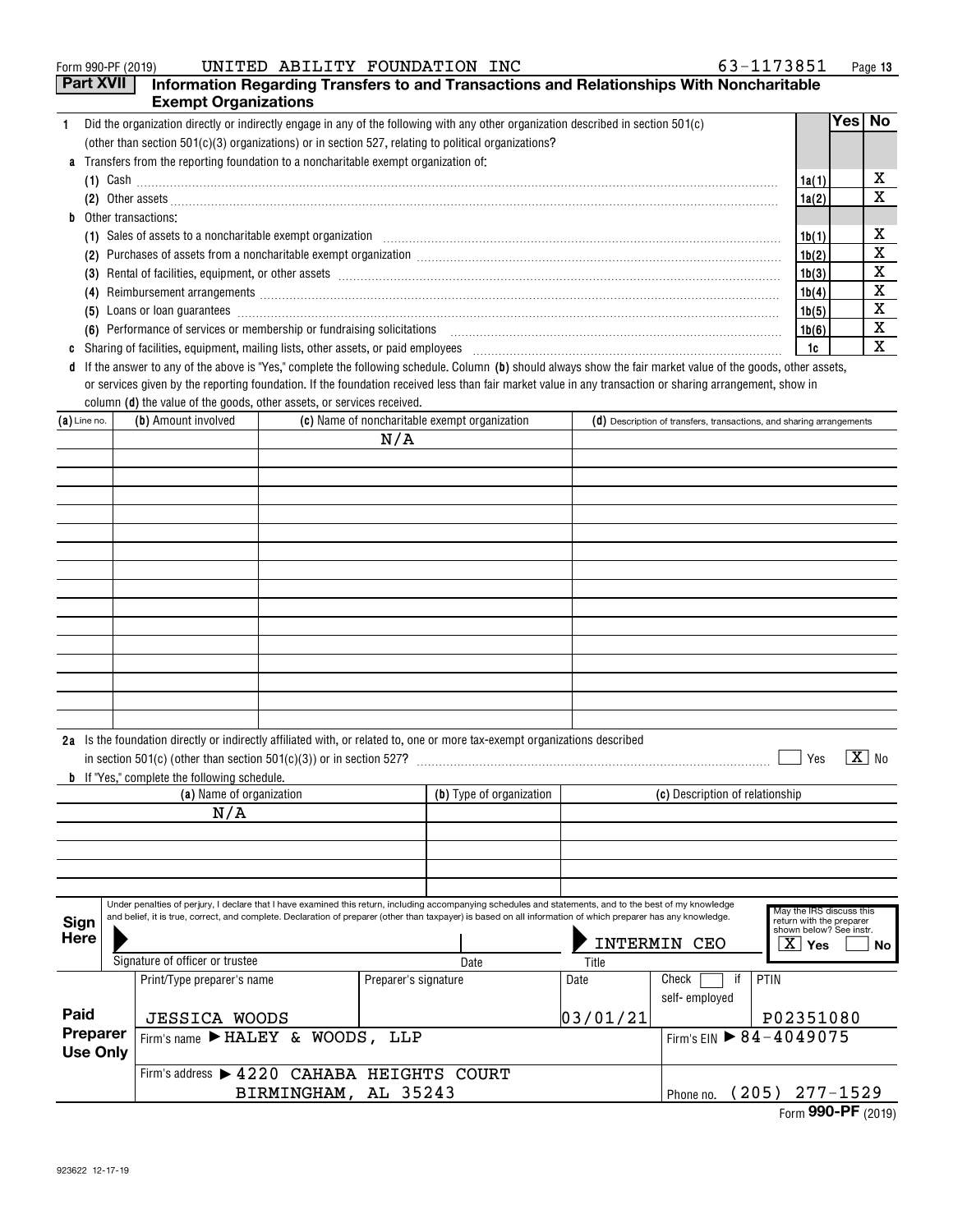**3a Grants and Contributions Paid During the Year Continuation of Purpose of Grant or Contribution**

NAME OF RECIPIENT - UNITED ABILITY, INC.

TO FURTHER UNITED ABILITY'S MISSION - TO PROVIDE INNOVATIVE SERVICES

CONNECTING PEOPLE WITH DISABILITIES TO THEIR COMMUNITIES AND EMPOWERING

INDIVIDUALS TO LIVE FULL AND MEANINGFUL LIVES.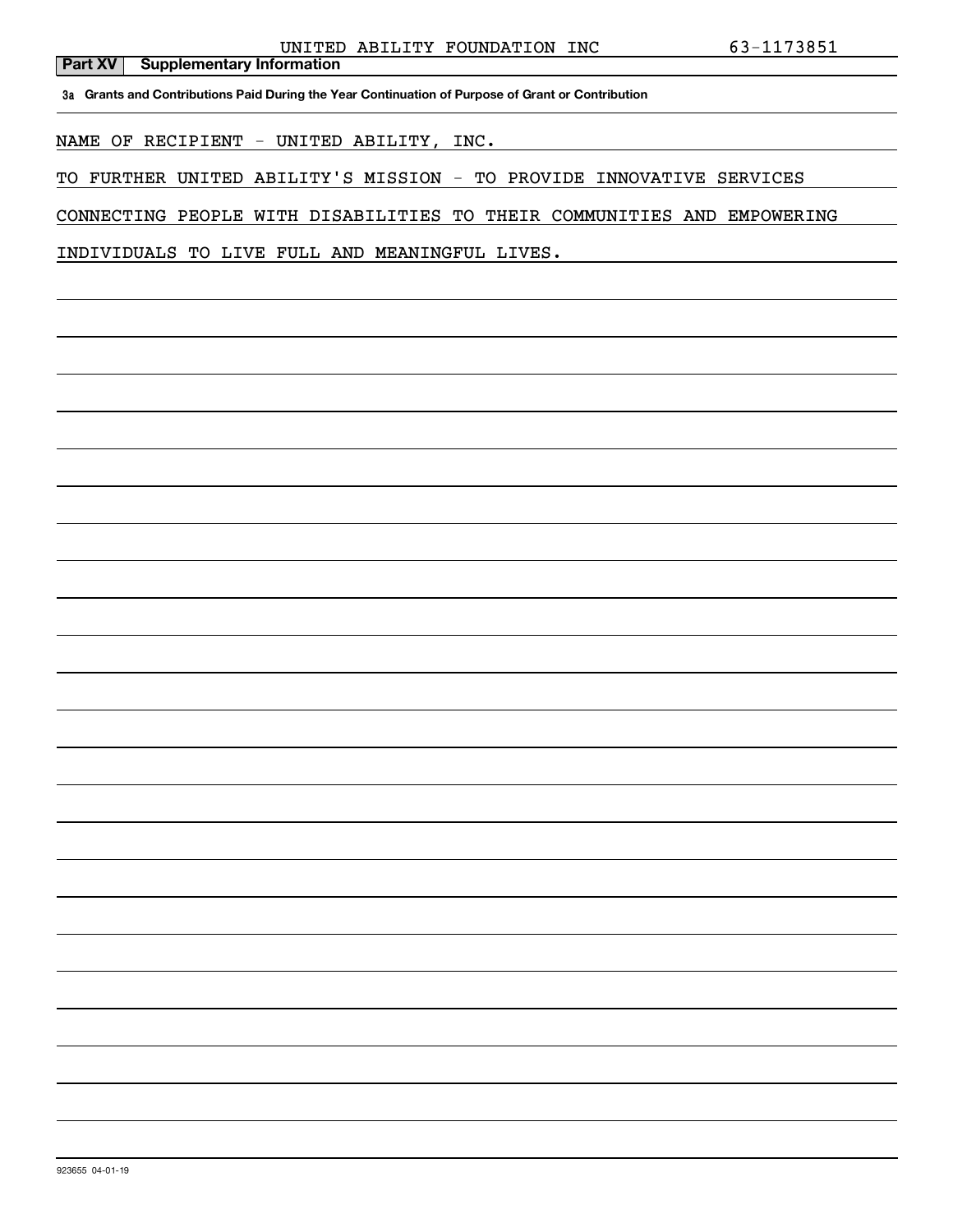|                                                            |                        | DIVIDENDS AND INTEREST FROM SECURITIES |                                    |                                    |                                   | STATEMENT 1                          |
|------------------------------------------------------------|------------------------|----------------------------------------|------------------------------------|------------------------------------|-----------------------------------|--------------------------------------|
| <b>SOURCE</b>                                              | GROSS<br><b>AMOUNT</b> | CAPITAL<br>GAINS<br>DIVIDENDS          |                                    | (A)<br><b>REVENUE</b><br>PER BOOKS | (B)<br>NET INVEST-<br>MENT INCOME | (C)<br><b>ADJUSTED</b><br>NET INCOME |
| DIVIDEND INCOME -<br><b>ENDOWMENT</b><br>INTEREST INCOME - | 33,818.                |                                        | $0$ .                              | 33,818.                            | 33,818.                           |                                      |
| <b>ENDOWMENT</b>                                           | 674.                   |                                        | 0.                                 | 674.                               | 674.                              |                                      |
| TO PART I, LINE 4                                          | 34,492.                |                                        | 0.                                 | 34,492.                            | 34,492.                           |                                      |
| FORM 990-PF                                                |                        | OTHER INCOME                           |                                    |                                    |                                   | STATEMENT 2                          |
| DESCRIPTION                                                |                        |                                        | (A)<br><b>REVENUE</b><br>PER BOOKS |                                    | (B)<br>NET INVEST-<br>MENT INCOME | (C)<br>ADJUSTED<br>NET INCOME        |
| OTHER INVESTMENT INCOME                                    |                        |                                        |                                    | 0.                                 | 0.                                |                                      |
| TOTAL TO FORM 990-PF, PART I, LINE 11                      |                        |                                        |                                    |                                    | 0.                                |                                      |
|                                                            |                        |                                        |                                    |                                    |                                   |                                      |
| FORM 990-PF                                                |                        | OTHER PROFESSIONAL FEES                |                                    |                                    |                                   |                                      |
|                                                            |                        |                                        |                                    |                                    |                                   | STATEMENT 3                          |
| DESCRIPTION                                                |                        | (A)<br><b>EXPENSES</b><br>PER BOOKS    |                                    | (B)<br>NET INVEST-<br>MENT INCOME  | (C)<br>ADJUSTED<br>NET INCOME     | (D)<br><b>CHARITABLE</b><br>PURPOSES |
| <b>CONSULTING FEES</b><br><b>ADVISORY FEES</b>             |                        | 2,176.<br>5,049.                       |                                    | 0.<br>5,049.                       |                                   | 2,176.<br>$\mathbf 0$ .              |
| TO FORM 990-PF, PG 1, LN 16C                               |                        | 7,225.                                 |                                    | 5,049.                             |                                   | 2,176.                               |
| FORM 990-PF                                                |                        |                                        | <b>TAXES</b>                       |                                    |                                   | STATEMENT 4                          |
| DESCRIPTION                                                |                        | (A)<br>EXPENSES<br>PER BOOKS           |                                    | (B)<br>NET INVEST-<br>MENT INCOME  | (C)<br>ADJUSTED<br>NET INCOME     | (D)<br>CHARITABLE<br>PURPOSES        |
| FOREIGN TAXES PAID                                         |                        | 215.                                   |                                    | 215.                               |                                   | 0.                                   |

}}}}}}}}}}}}}}}}}}}}}}}}}}}}} }}}}}}}}}}

~~~~~~~~~~~~~~~~~~~~~~~~~~~~~~~~~~~~~~~~~~~~~~~~~~~~~~~~~~~~~~~~~~~~~~~~~~~~~~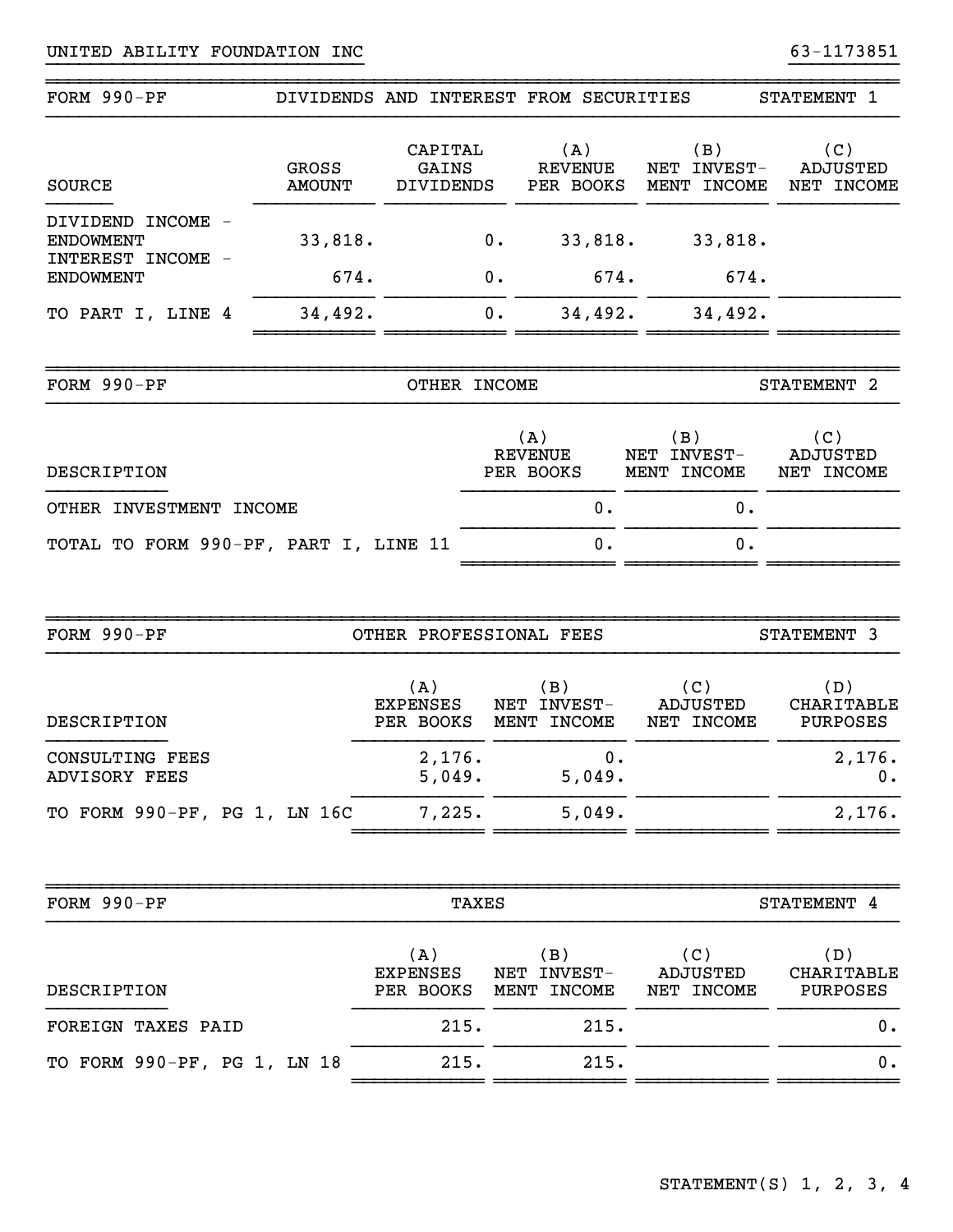| FORM $990-PF$                                                                        | OTHER INVESTMENTS   |                       | STATEMENT 5                 |
|--------------------------------------------------------------------------------------|---------------------|-----------------------|-----------------------------|
| DESCRIPTION                                                                          | VALUATION<br>METHOD | <b>BOOK VALUE</b>     | <b>FAIR MARKET</b><br>VALUE |
| INVESTMENT IN ABERDEEN CAPITAL<br>PARTNERS, LLC<br>STIFEL PUBLICLY TRADED SECURITIES | <b>COST</b><br>FMV  | 50,000.<br>1,406,434. | 50,000.<br>1,406,434.       |
| TOTAL TO FORM 990-PF, PART II, LINE 13                                               |                     | 1,456,434.            | 1,456,434.                  |

}}}}}}}}}}}}}}}}}}}}}}}}}}}}} }}}}}}}}}}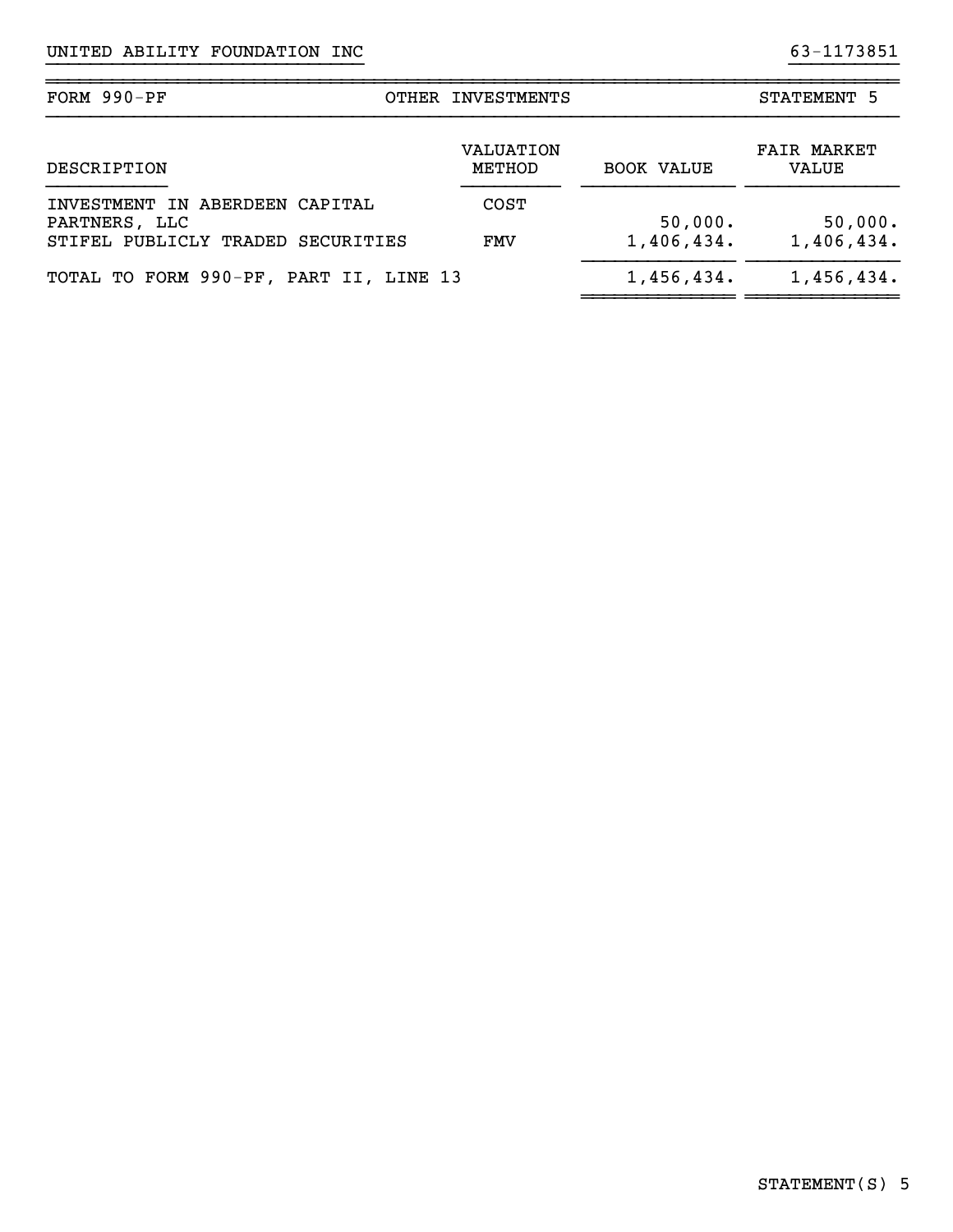| FORM $990-PF$                                                   | PART VIII - LIST OF OFFICERS, DIRECTORS<br>TRUSTEES AND FOUNDATION MANAGERS | STATEMENT 6 |                                                 |       |
|-----------------------------------------------------------------|-----------------------------------------------------------------------------|-------------|-------------------------------------------------|-------|
| NAME AND ADDRESS                                                | TITLE AND COMPEN-<br>AVRG HRS/WK                                            | SATION      | EMPLOYEE<br>BEN PLAN EXPENSE<br>CONTRIB ACCOUNT |       |
| THOMAS J. ADAMS, JR<br>100 OSLO CIRCLE<br>BIRMINGHAM, AL 35211  | <b>BOARD MEMBER</b><br>1.00                                                 | 0.          | 0.                                              | 0.    |
| <b>BRIAN BATEH</b><br>100 OSLO CIRCLE<br>BIRMINGHAM, AL 35211   | <b>BOARD MEMBER</b><br>1.00                                                 | 0.          | $0$ .                                           | 0.    |
| ROBERT C. CHAPMAN<br>100 OSLO CIRCLE<br>BIRMINGHAM, AL 35211    | PRESIDENT<br>1.00                                                           | $0 \cdot$   | 0.                                              | 0.    |
| MARK P. COHEN, MDD<br>100 OSLO CIRCLE<br>BIRMINGHAM, AL 35211   | <b>BOARD MEMBER</b><br>1.00                                                 | $0$ .       | 0.                                              | 0.    |
| JOHN P. DARNALL, III<br>100 OSLO CIRCLE<br>BIRMINGHAM, AL 35211 | <b>SECRETARY</b><br>1.00                                                    | $0 \cdot$   | $0$ .                                           | 0.    |
| <b>JAY EZELLE</b><br>100 OSLO CIRCLE<br>BIRMINGHAM, AL 35211    | <b>BOARD MEMBER</b><br>1.00                                                 | $0 \cdot$   | 0.                                              | 0.    |
| RONNE HESS<br>100 OSLO CIRCLE<br>BIRMINGHAM, AL 35211           | <b>BOARD MEMBER</b><br>1.00                                                 | $0$ .       | 0.                                              | $0$ . |
| MARSHA HIRE<br>100 OSLO CIRCLE<br>BIRMINGHAM, AL 35211          | <b>BOARD MEMBER</b><br>1.00                                                 | $0$ .       | 0.                                              | 0.    |
| CHARLES W. LEESBURG<br>100 OSLO CIRCLE<br>BIRMINGHAM, AL 35211  | TREASURER<br>1.00                                                           | $0 \cdot$   | $0$ .                                           | 0.    |
| CHARLES MOSES, III<br>100 OSLO CIRCLE<br>BIRMINGHAM, AL 35211   | <b>BOARD MEMBER</b><br>1.00                                                 | $0$ .       | 0.                                              | 0.    |

}}}}}}}}}}}}}}}}}}}}}}}}}}}}} }}}}}}}}}}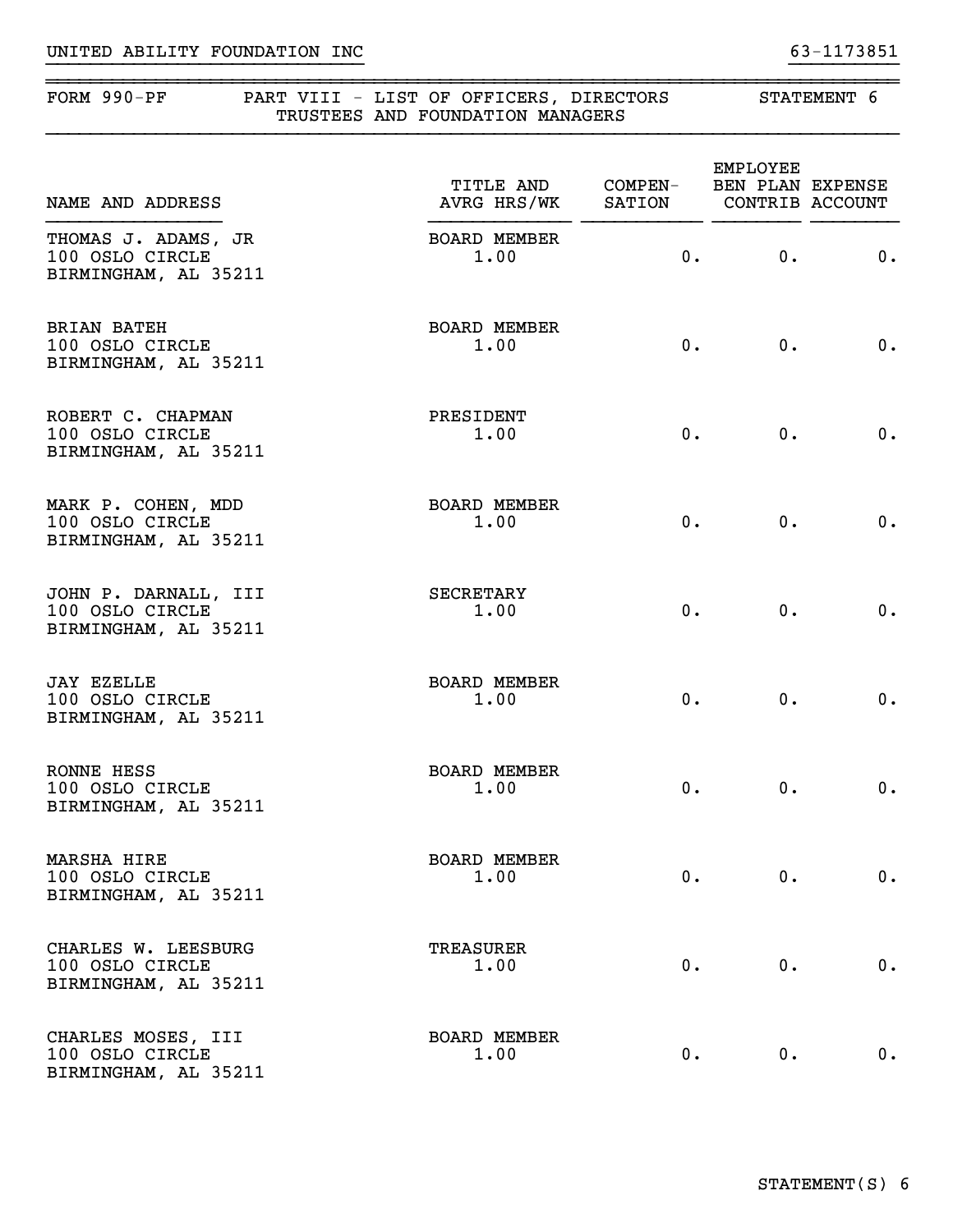| UNITED ABILITY FOUNDATION INC                           |                             |    |    | 63-1173851 |
|---------------------------------------------------------|-----------------------------|----|----|------------|
| ED ROBINSON<br>100 OSLO CIRCLE<br>BIRMINGHAM, AL 35211  | <b>BOARD MEMBER</b><br>1.00 | 0. | 0. | 0.         |
| ALLEN BOLTON<br>100 OSLO CIRCLE<br>BIRMINGHAM, AL 35211 | BOARD MEMBER<br>1.00        | 0. | 0. | 0.         |
| TOTALS INCLUDED ON 990-PF, PAGE 6, PART VIII            |                             | 0. | 0. | 0.         |